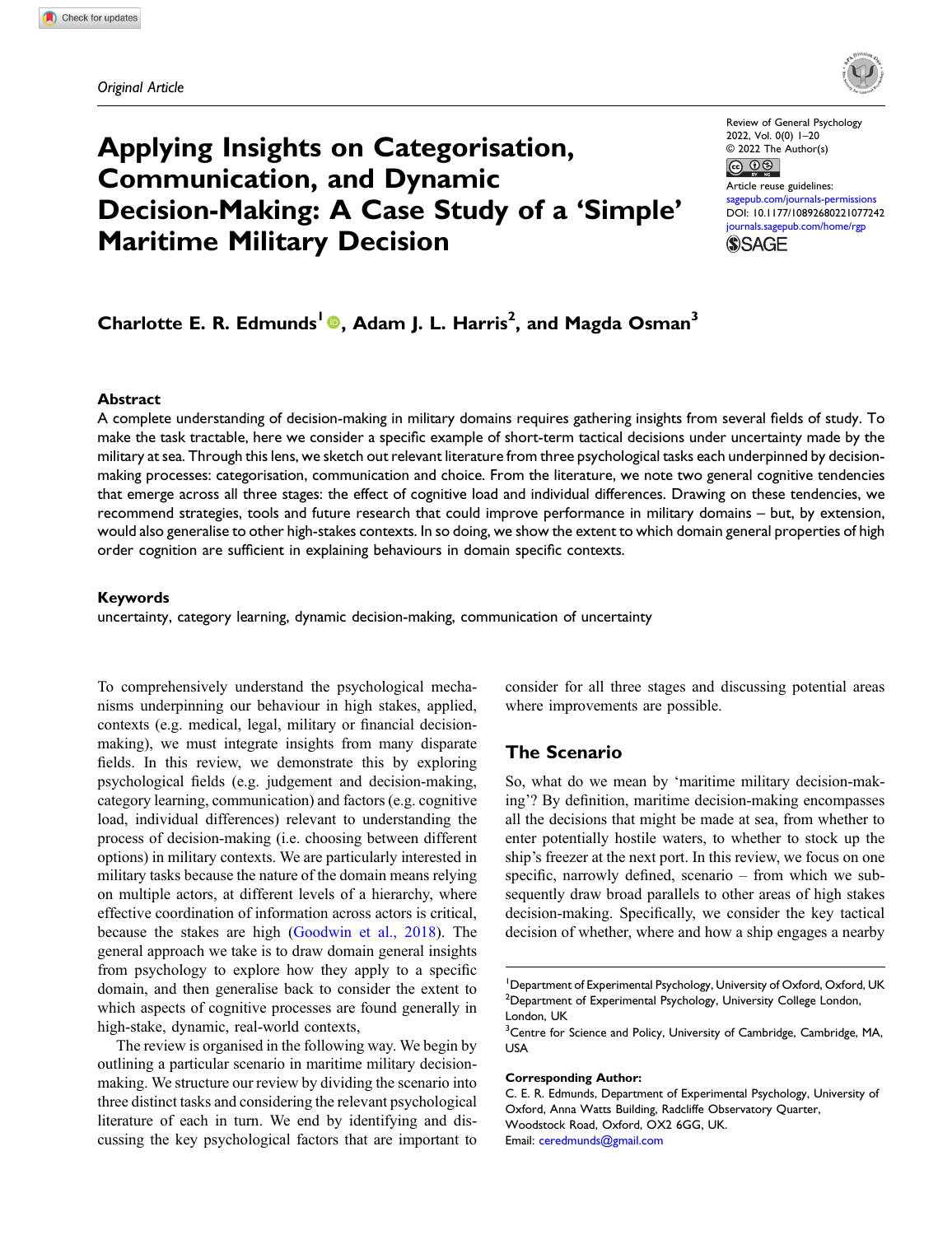enemy vessel ([Holmes, 2001\)](#page-14-1). For a simplified visualisation of the scenario, see [Figure 1.](#page-1-0)

A widely accepted prerequisite for making tactical decisions is Maritime Domain Awareness (MDA); an understanding of how the ship relates to its surroundings [\(Carvalho](#page-13-0) [et al., 2011](#page-13-0); [Hammond, 2006\)](#page-14-2). One aspect of this requires commanders (or other decision makers) to have awareness of the physical locations of surrounding craft as well as other relevant information such as their type (e.g. whether it's an aircraft, submarine or ship) and especially their status (i.e. whether they are friendly or hostile). Thus, the first task in our scenario is to determine the status of surrounding entities – ships, aeroplanes and submarines. Entity status is typically estimated by integrating position data with information from the cooperative Automatic Identification System (AIS; [Hammond, 2006\)](#page-14-2). This is a signal emitted by all vessels over a certain tonnage and includes information such as the vessel's identity number, navigation status (at anchor, underway using engines etc.), speed, direction, and details about course (destination, estimated arrival time etc.).

On a Royal Navy vessel, junior operators situated in the operations room use available positional and AIS data to partition the surrounding entities into four categories: 'unknown', 'neutral', 'entity of concern' or 'entity of allies' ('[NATO Joint Military Symbology](#page-16-0)', 2017). Unknown is the default category. New vessels that enter the monitored area are automatically assigned Unknown, until an operator decides otherwise. Entities might also be assigned to Unknown if the information available does not exceed the threshold for one of the other categories. Neutral craft are those which will not cause harm but are also not able to help if needed (e.g. a passenger airline). Entities of concern are those likely to be Hostile and, finally, entities of allies are those which are Friendly and could possibly provide or require assistance.

Once an entity's status has been assigned by operators in the operation room, this information is passed up the chain of command, firstly to the Principal Warfare Officer who integrates the information from multiple operators and then passes up the chain of command to those making tactical decisions. Tactical decisions involve evaluating which of a set of possible actions is the optimal one to take, given information about classifications and positions of surrounding entities [\(Cummings et al., 2010](#page-13-1); [Kobus et al., 2001;](#page-15-0) [Matthews](#page-16-1) [et al., 2009\)](#page-16-1). Options are evaluated based on the overarching goals of the mission as well as the proximity and inferred intentions of the surrounding entities and other considerations such as costs and available equipment. Further, these short- and long-term goals may change over time, as does the surrounding situation. Thus, the military planner must evaluate and prioritise between conflicting goals, whilst maintaining an up-todate awareness and understanding of the situation.

The 'simple' scenario which is the focus of the present review can thus be decomposed into three stages: classification of entities' statuses, communicating that information up the hierarchy and finally, choosing an appropriate action. Each of these stages has parallels in areas of psychological research. In the following, we examine each of these tasks, and their corresponding literatures, in turn.



<span id="page-1-0"></span>Figure 1. Simplified Naval structure shown alongside the principal psychological process shown at that point. Solid arrows represent the main direction of information flow as considered in the current article. Inclusion of the dashed arrows acknowledges that, in reality, there will be bidirectional communications.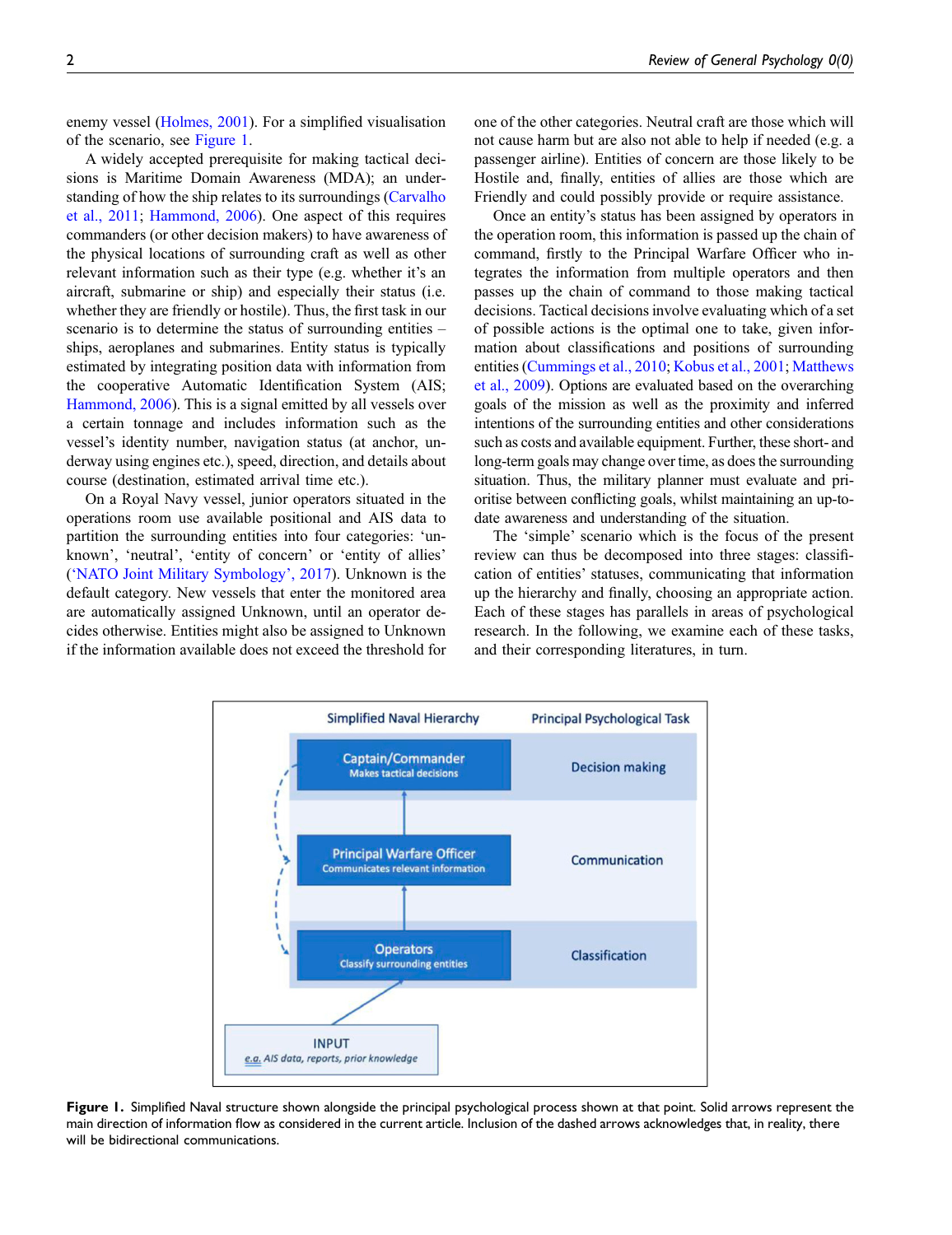#### Classification of Entities

The classification of entities, as described in the previous section, closely mirrors work from the categorisation (or 'category learning') literature. In a typical experiment in this field, naïve participants sort stimuli into categories; participants are shown a stimulus, asked to assign it to a category, then are given corrective feedback on every trial [\(Kurtz,](#page-15-1) [2015\)](#page-15-1). Generally, categorisation studies aim to understand how participants learn, understand, and generalise the underlying category structure(s), the (usually) experimenterdefined mapping of stimuli to category labels. The category structure is usually chosen to explore the underlying psychological mechanisms of categorisation [\(Ashby &](#page-12-0) [Valentin, 2018](#page-12-0); [Kurtz, 2015\)](#page-15-1). Thus, these experiments examine how participants' performance is affected by varying the category structure factorially with other features of the task. For instance the experimenters may add a concurrent task or increase time pressure by only giving participants a limited time to respond. These manipulations affect the 'cognitive load' of the task – that is, how many cognitive resources are needed to complete the task effectively.

#### How are Classification Decisions Made?

In our maritime scenario, operators estimate entity status from diverse sources of information, principally AIS and position data. This data can be supplemented by information requested from others and by knowledge of the combat theatre. Reframing this as a categorisation problem, operators infer category membership by combining many stimulus dimensions. These stimulus dimensions could be continuous, such as bearing; ordinal, such as overall AIS transmission quality; or discrete, such as destination. This is not only difficult but also highly consequential as some of the objects of interest may be fast moving and pose a serious threat [\(Finger & Bisantz, 2002;](#page-14-3) [Liebhaber & Feher, 2002;](#page-15-2) [Riveiro et al., 2018\)](#page-17-0). In the following, we will explore the possible mechanisms by which operators may make these categorisation judgements.

The dominant explanation, seen in many different theoretical accounts of categorisation (Pothos  $\&$  Wills, 2011), is that operators compare information from every stimulus dimension to representations of every category [\(Nosofsky,](#page-16-2) [1986;](#page-16-2) [Wills et al., 2020](#page-18-0)). The entity would then be assigned to the category to which it is most similar, where 'most similar' is typically determined geometrically, in terms of minimising the psychological distance between the stimuli and the representation of the category (e.g. [Nosofsky, 1986\)](#page-16-2).

To the unfamiliar, this account suggests that categorisation might be a long, tedious, and cognitively demanding process; not ideal during a high-stakes scenario when an enemy fighter jet may be flying towards you at speeds surpassing the speed of sound. However, seminal categorisation research suggests that increasing the cognitive load (by increasing time pressure or adding a second task) resulted in participants using more attributes to categorise (e.g. [Kemler Nelson, 1984;](#page-15-3) [Smith &](#page-17-2) [Kemler Nelson, 1984](#page-17-2); [Ward, 1983\)](#page-18-1). From these results, researchers inferred that people represent stimuli holistically, as an undifferentiated 'mass'. Thus, comparing multiple attributes would be less cognitively demanding that differentiating a single attribute from that representation.

Another theoretical approach argues that whether people use holistic representations of entities depends on the underlying category structure. The COVIS (COmpetition between Verbal and Implicit Systems) model of category learning proposes a dual-system mechanism ([Ashby et al.,](#page-12-1) [1998](#page-12-1); [Edmunds & Wills, 2016\)](#page-14-4). This theory argues that simple category structures are learnt using rules based on a subset of the available information. Structures that are difficult to verbalise are learnt through an implicit, overall similarity approach, where stimuli are represented holistically. Much evidence has been argued to support this per-spective (for reviews see [Ashby & Maddox, 2004](#page-12-2), [2011](#page-12-3); [Ashby & Valentin, 2017](#page-12-4); [Smith & Church, 2018](#page-17-3)). Given that the operator's job of classifying an entity as hostile would be hard to verbalise, this approach supports the seminal research in recommending (somewhat paradoxically) that the way to optimise classification in a military setting would be to increase cognitive load.

In contrast, and of critical importance, [Wills et al. \(2015\)](#page-18-2) showed two critical findings that conflict with earlier theoretical claims. Firstly, participants used a wider range of strategies than previously supposed (many of them resulting in reduced accuracy). Secondly, participants were actually more likely to use *fewer* dimensions with a *greater* cognitive load.

In a similar vein, there is no evidence that participants use different types of stimulus representation depending on the category structure (for partial reviews see [Newell et al., 2011](#page-16-3); [Wills et al., 2019](#page-18-3)). Participants report using rule-based strategies in both simple and complex categorisation tasks ([Edmunds et al., 2015](#page-13-2), [2016,](#page-14-5) [2019,](#page-14-6) [2020\)](#page-13-3). For instance they may categorise using a single attribute or perhaps generate more complex rules (such as conjunctions or other combinations of single dimension rules). Thus, recent evidence suggests that participants are most likely to use a subset of the available information using a rule-like strategy, even though this type of strategy often results in reduced accuracy.

In sum, the categorisation literature suggests that only when participants have enough time or resources do they use all the available dimensions to categorise. The rest of the time they use a 'satisficing' heuristic: they use less of the available information than would be optimum [\(Simon, 1947](#page-17-4)). This finding is mirrored in the defence literature. For instance [Liebhaber et al. \(2000\)](#page-15-4) found that the number of potential cues available to inform the classification of an entity as a threat was independent of the actual threat rating given to an object. That is it appears that military planners classify entities based on a small subset of attributes rather than integrating all the information together. Further, the attributes that are used depend on the prior knowledge of threat profiles that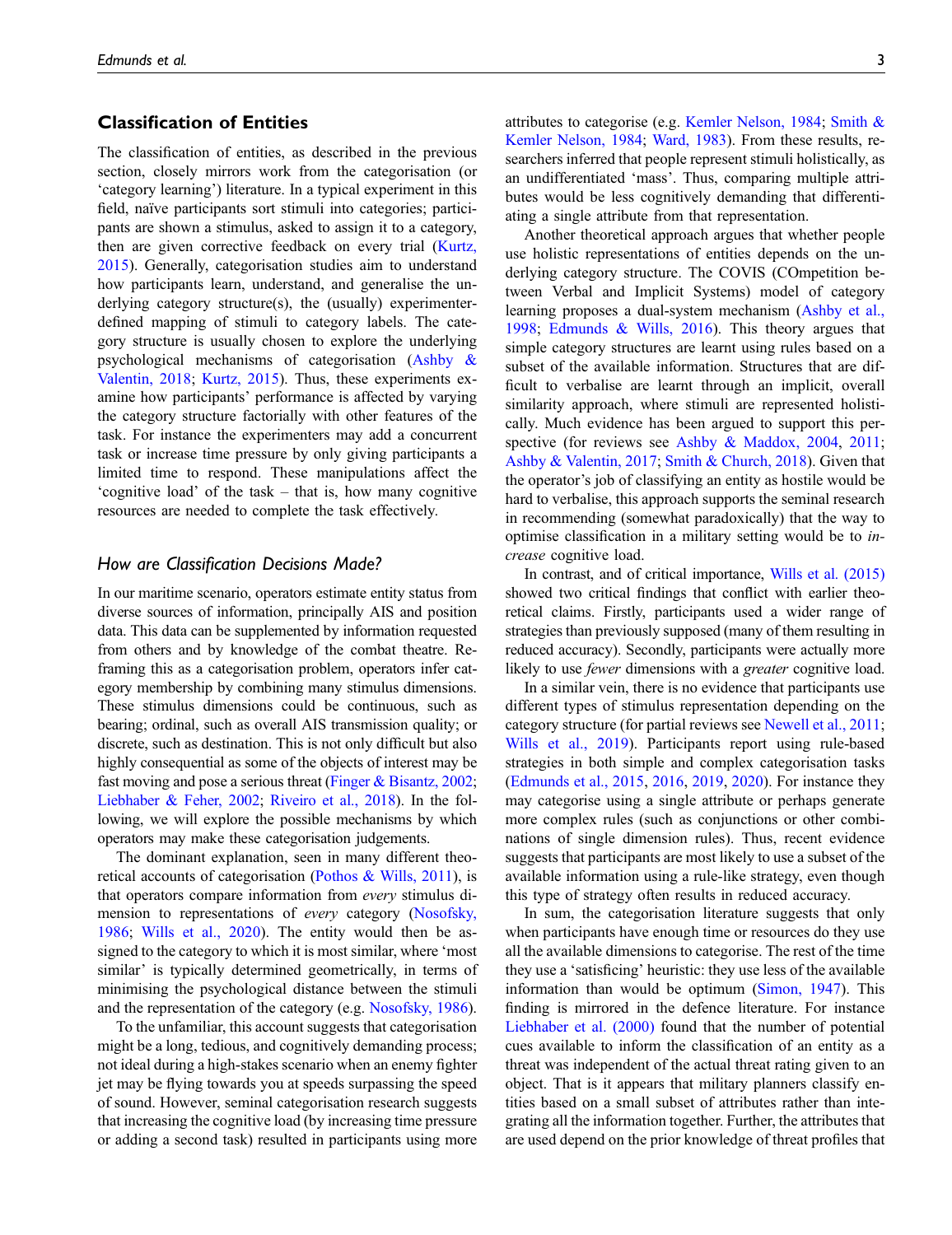correspond to the available data the military planner has available to them. Altogether, this work suggests that minimising cognitive load may be critical in improving the performance of operators trying to estimate the status of surrounding entities.

#### On What Information are Classifications Made?

The evidence in the previous section suggests that, in both military and lab settings, it is unlikely that all the available information at any one time will be used to make a classification. Failing to use all the available information could result in serious errors being made in a defence context. For instance operators appear to be susceptible to focussing on information that confirms their initial hypotheses regarding the threat profile of particular entities ([Matthews et al., 2009](#page-16-1)). Narrowing the focus of attention to data that is consistent with prior hypotheses comes at the expense of attending to evidence that contradicts and undermines the focal hypotheses that the planner(s) are working with. Thus, failing to incorporate all the available evidence could have significant negative consequences as potentially relevant information could be neglected.

However, it is also possible that satisficing in this context is an adaptive way of responding given the considerable time pressure. After all, sorting and identifying the most valuable information is key in military decision-making [\(Mishra et al.,](#page-16-4) [2015](#page-16-4)). Therefore, if operators are responding using a subset of the available information, but that information is almost as accurate as using all the available information and is made faster, then this is more efficient overall. In the next section, we explore whether people are tactical in selecting which subset of attributes they use.

## Do People Classify by Picking the Most Useful Dimensions, or Choosing at Random?

For both participants in psychology experiments and operators on Royal Navy warships, the best approach would be to focus on the information that is most predictive of the outcome(s). For simple categorisation tasks, there is plenty of evidence that participants can identify the most predictive attribute in a unidimensional categorisation task (e.g. [Ashby](#page-12-4) [& Valentin, 2017](#page-12-4); [Shepard et al., 1961;](#page-17-5) [Nosofsky et al., 1994](#page-16-5); [Wills et al., 2015](#page-18-2)), and can do so quickly (e.g. [Nosofsky et al.,](#page-16-5) [1994](#page-16-5); [Shepard et al., 1961\)](#page-17-5).

Yet, in the field, operators may have to classify stimuli that are far more complex, under considerable cognitive load. Laboratory studies suggest that, when there are many additional, non-predictive attributes ([Vong et al., 2019\)](#page-18-4), or when a cognitive load is added ([Wills et al., 2015](#page-18-2)), participants are less likely to find the optimum simple rule and instead rely on less predictive attribute, resulting in poorer accuracy.

Two other features of our maritime military scenario are that the information that can be used to make classifications changes over time, and there is uncertainty in the data received by the operator [\(Irandoust et al., 2010](#page-14-7); [McCloskey,](#page-16-6) [1996;](#page-16-6) [Potter et al., 2012](#page-17-6)). Unfortunately, very few categorisation experiments have examined scenarios where the category rule is maintained (for instance Category A represents small stimuli), but the distribution of stimuli changes over time (for instance at the beginning of the experiment, Category A stimuli are about 1 cm, by the end they are around 0.1 cm). Rather, studies have investigated the category structure changing over time (for instance at the beginning of the experiment the participant needed to focus on size, later they needed to focus on orientation). Some have looked at analogical transfer where participants are first trained on one category structure and then in a second phase, they must transfer this knowledge to another set of stimuli, outside of the range of the training stimuli ([Casale et al., 2012;](#page-13-4) [Edmunds](#page-13-3) [et al., 2020;](#page-13-3) [Soto & Ashby, 2019](#page-18-5); [Zakrzewski et al., 2018\)](#page-19-0). [Helie et al. \(2015\)](#page-14-8) looked at categorisation performance after the category structure was changed (see also [Cantwell et al.,](#page-13-5) [2015](#page-13-5)). [Navarro et al. \(2013\)](#page-16-7) examined whether people could learn a unidimensional 'height' category structure where the category boundary slowly changed over time. Generally, these studies show that people are poor at these tasks: participants are slow to adapt ([Navarro et al., 2013\)](#page-16-7), do not take advantage of previously acquired knowledge [\(Edmunds et al., 2020](#page-13-3)), or may even fail to notice the change ([Cantwell et al., 2015;](#page-13-5) [Helie](#page-14-8) [et al., 2015](#page-14-8)).

Similarly, uncertainty is rarely explored in the categorisation literature, but the limited available evidence suggests that people find it difficult to incorporate it effectively. For instance people make slower and less accurate responses when unsure about category membership ([Grinband et al., 2006\)](#page-14-9). The predictiveness and uncertainty associated with stimulus features in category learning studies are also closely linked with reward. Typically, the studies follow the stimulusresponse-feedback protocol ([Kurtz, 2015](#page-15-1)) where reward is often contingent on the proportion of correct responses. Predictive dimensions are rewarded more often, whereas uncertain dimensions are likely to be rewarded less (or perhaps more erratically). This area is particularly relevant given the highly consequential nature of military decision-making.

Given the high stakes in maritime military contexts, the incentives that may influence classification are preventing or minimising significant losses. In the lab, the only way to approximate this ethically is to introduce high stakes by offering a greater reward for better responding. Fortunately for the maritime military context (and the ability to generalise results from the lab to this context) it appears that reward has a negligible effect of the quality of categorisation. [Schlegelmilch and von Helversen \(2020\)](#page-17-7) examined categorisation of three-dimensional stimuli, where one stimulus in each category was rewarded more for a correct answer than the other stimuli. Generally, they found that adding a high reward reduced performance on the stimuli with lower rewards. However, they also found that the addition of a higher reward had no effect on participants'self-reported attention to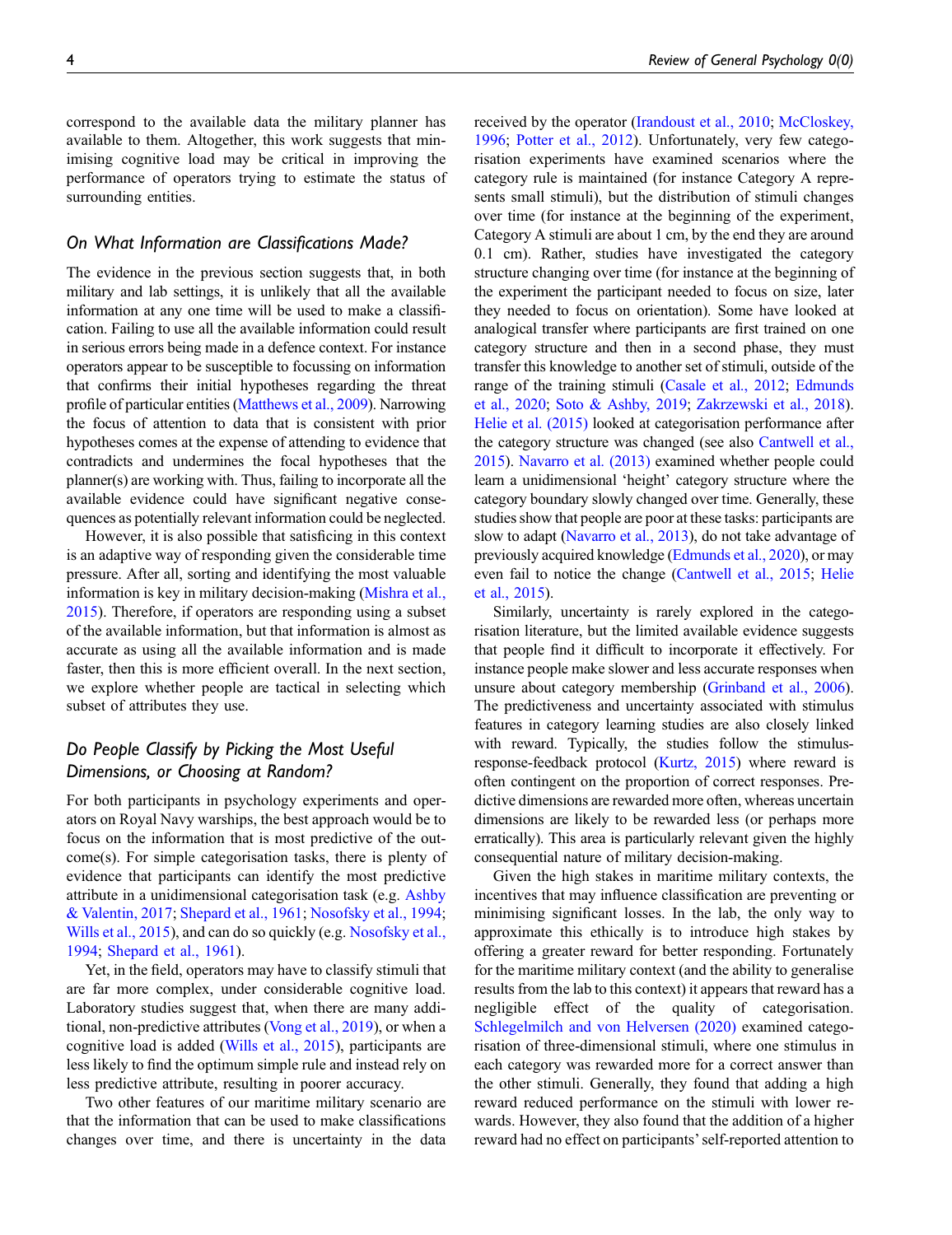each stimulus dimension. This contrasts with other similar paradigms where the value of the outcomes modulate attention: predictors of high value rewards receive especially high levels of attention ([Le Pelley et al., 2016\)](#page-15-5). This evidence suggests that categorisation may only be slightly affected by reward magnitude. Thus, perhaps the extreme possible consequences of categorisation in our scenario may not affect performance. It remains an open question whether the pressure of anticipating a positive reward and the pressure of avoiding a negative consequence can be equated in a categorisation task.

## Categorisation: Recommendations, Limitations and Future Work

Is the categorisation literature useful in providing insights to help field operators improve classification of entity status? Generally, the findings reviewed contribute some useful insights. The laboratory evidence suggests that it is unlikely that operators will use all available data in their categorisation decisions (e.g. [Edmunds et al., 2020;](#page-13-3) [Wills et al., 2015\)](#page-18-2). Rather, they are likely to focus on a subset of the available information, probably that which they found worked on previous occasions ([Liebhaber et al., 2000](#page-15-4); [Matthews et al.,](#page-16-1) [2009\)](#page-16-1). By being aware of these heuristics, we can design displays and formulate training to help operators make better classification decisions. For instance if we know which types of evidence operators are focussing on, we can predict the types of errors they will make. In other words, the types of entities that will be misclassified given the internal representation of the category structure they have constructed. Thus, we can go some way to alleviating errors that might arise by using suboptimum, but efficient, strategies. Also, the laboratory evidence from the work examining changes in category structure over time suggests that operators might fail to notice changes and thus, may be overconfident in their judgements. However, this is an extremely tentative conclusion that needs to be investigated in future research.

Transferring insights from the general categorisation literature to maritime operators, requires an assumption that those laboratory experiments reported in the literature generalise to the real-world maritime situation. There are, however, key differences between these situations. Generally, laboratory studies of categorisation are substantially more restricted because they must allow researchers to isolate experimental effects from participants' prior knowledge. In contrast, stimuli outside the lab are far more complex, with many more dimensions. Further, the dimensions in 'real-life' stimuli are likely to be correlated (for instance as size goes up, so does weight) whereas most experimenter-constructed categories deliberately avoid interactions between dimensions ([Rehder & Murphy, 2003\)](#page-17-8).

There are other differences between a typical category learning study [\(Kurtz, 2015\)](#page-15-1) and 'real-world' classification. Operators' estimation of a craft's status may be influenced by the status of other surrounding craft and other features of the environment that are subject to change. Additionally, the dimensions operators are using to classify entities may be unreliable and subject to changing levels of uncertainty. Finally, the data from the AIS signal must be carefully scrutinised for errors or logical inconsistencies and the reason for mismatches ascertained ([Riveiro et al., 2018](#page-17-0)).

Therefore, conducting category learning studies with more complex stimuli and category structures is extremely important to check that the results generalise to military (and other high stakes) contexts. Moreover, devising tasks that incorporate dynamic uncertainty can provide useful insights into the ways in which people detect (or not) discrepancies in changing information, and the reliability of the classifications resulting from it.

#### Communication

In our scenario, once the incoming data has been classified, it must be communicated to those who need to use it to make tactical decisions. Maritime military decision-making is distributed across individuals and teams ([Song & Kleinman,](#page-18-6) [1994](#page-18-6); see [Figure 1\)](#page-1-0); information must be passed from operators near the bottom of the hierarchy to commanders near the top. An added difficulty is that this information may still be associated with some uncertainty. For instance operators may only be 80% sure that a craft is friendly or there may be some uncertainty surrounding the craft's position or direction. Failing to acknowledge and appropriately incorporate uncertainty into decision-making can result in failing to appropriately judge which options are least likely to result in negative outcomes [\(Kahneman, 2011](#page-15-6); [Pizer, 1999;](#page-17-9) [Sunstein,](#page-18-7) [2002](#page-18-7), [2003](#page-18-8)). This means that it is important for commanders to consider any uncertainty associated with the information they are using to make tactical decisions. In other words, successful maritime military decision-making ought to incorporate uncertainty, and clearly. The question is, how are uncertainties best communicated?

## What are the Best Ways of Representing and Communicating Uncertainty?

The literature suggests three approaches to communicating uncertainty: verbal probability expressions (VPEs), numerical uncertainty statements, and visualisations. VPEs add a verbal qualifier to a factual statement to indicate uncertainty ([Budescu & Wallsten, 1995](#page-13-6)). Numerical uncertainty statements go a step further and quantify the uncertainty ([Joslyn](#page-15-7) [et al., 2011](#page-15-7)). The simplest numerical statements simply add an explicit, numerical estimate of the likelihood of something, whereas more complex numerical statements might add range information around a numerical estimate. Finally, uncertainty visualisations represent uncertainty visually using symbols or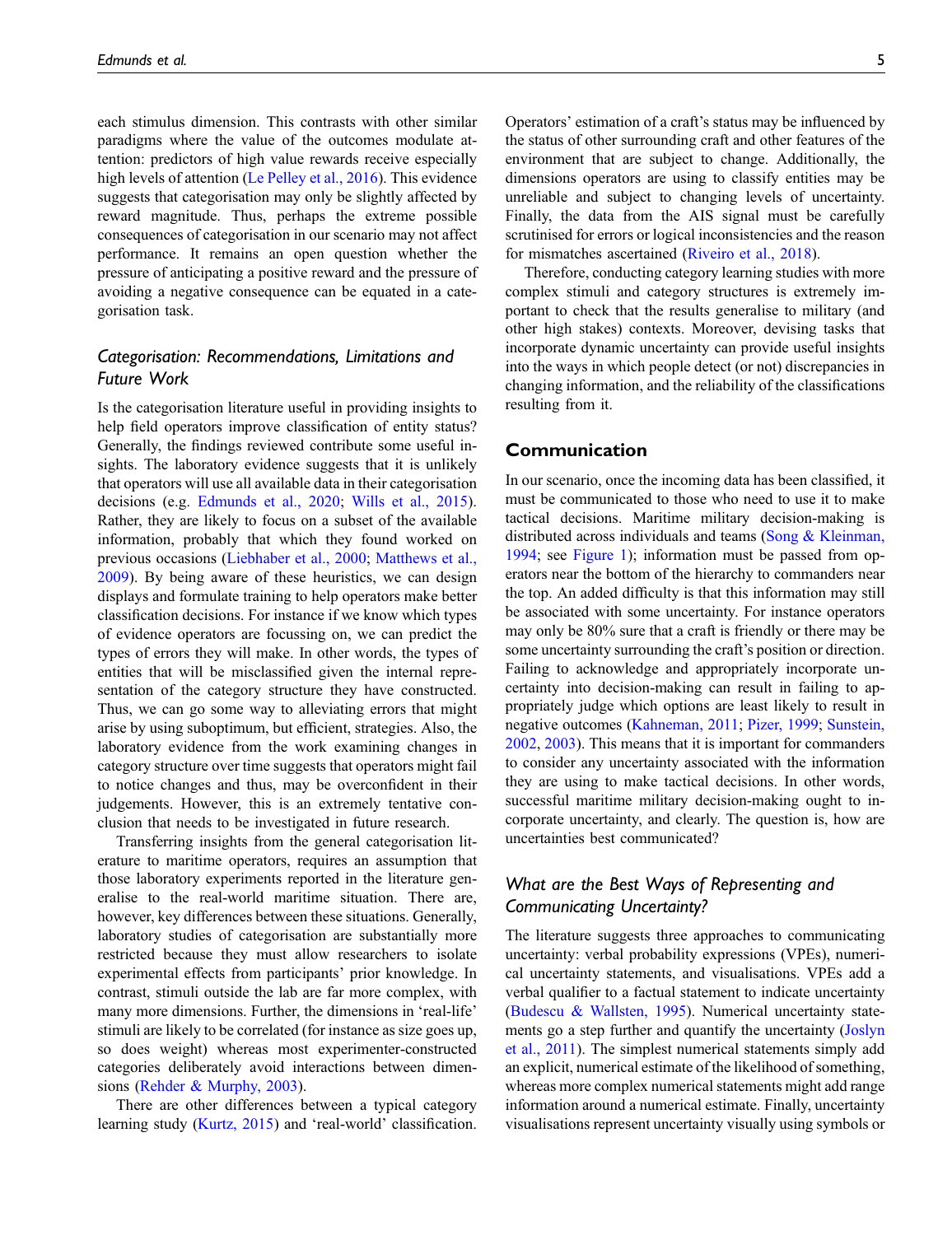graphics rather than words or numbers [\(McDowell & Jacobs,](#page-16-8) [2017](#page-16-8)). Common visualisations of uncertainty include Euler diagrams, frequency grids, glyphs (discrete objects), hybrids of Euler circles and glyphs, and tree diagrams (see [Figure 2](#page-5-0) for examples).

These approaches all have their strengths and weaknesses. For instance VPEs are simple and flexible but also prone to misinterpretation (e.g. [Budescu & Wallsten, 1995;](#page-13-6) [Dhami &](#page-13-7) [Mandel, 2020;](#page-13-7) [Theil, 2002\)](#page-18-9). Adding numbers tends to increase precision in understanding but perhaps relies on the communicators being proficient in mathematical reasoning [\(Dieckmann et al., 2012\)](#page-13-8). Visualisations can help and are often spontaneously generated by both civilians and military personnel [\(King, 2006](#page-15-8); [B. Tversky et al., 2011;](#page-18-10) [Zahner & Corter,](#page-18-11) [2010\)](#page-18-11), but the precise format matters. Some visualisations have been found to aid reasoning, whilst others do not [\(Zahner &](#page-18-11) [Corter, 2010\)](#page-18-11). The general principle that appears to underlie these disparate results is that optimal decision-making is supported by formats that make uncertainty information easiest to use. As 'easiest' is highly subjective, this means the optimum communication format is considerably impacted by the attributes of the context, task, and communicators. The focus of the remainder of this section is on visualisation of uncertainty, which is often the common mode of representation of uncertainty that appears in military contexts (Chung  $&$  Wark, [2016\)](#page-13-9).

#### Effectiveness of Visually Communicating Uncertainty

The task in the military scenario we have described relies on operators communicating information to commanders, for the latter to remain apprised of the spatial-temporal context on which tactical decisions are based ([Carvalho et al., 2011](#page-13-0); [Hammond, 2006;](#page-14-2) [John et al., 2000](#page-14-10)). Practically, commanders need to quickly understand what an entity is (status), where it is (position), where it is going (direction) as well as any uncertainty associated with these dimensions. The research below indicates that the uncertainty communicated by operators needs to be represented in a manner congruent to the dimension it is associated with.

Firstly, consider the uncertainty associated with entity status. This is an inherent property of the entity, and thus, the literature suggests that its uncertainty is best represented intrinsically, where features of the extant display are manipulated, such as changing the colour or shape [\(Kinkeldey et al.,](#page-15-9) [2014](#page-15-9), [2017](#page-15-10)). In contrast, extrinsic representations of uncertainty add new items to a data display. [Finger and Bisantz](#page-14-3) [\(2002\)](#page-14-3) found that participants were more efficient when only using icons that were degraded to a greater or lesser degree (representing uncertainty) rather than using them alongside numerical probability estimates, an additional extrinsic element. [Kolbeinsson et al. \(2015\)](#page-15-11) and [Bisantz et al. \(2005\)](#page-13-10) also found superior performance with representations that used intrinsic representations of uncertainty for status information.

Secondly, consider the assessment of the entity's position. [Andre and Cutler \(1998\)](#page-12-5) showed that spatial uncertainty was communicated most reliably when it was represented spatially (i.e. matching the task at hand). In one of their tasks, participants navigated a spacecraft to a goal, whilst avoiding a meteor. The position of the meteor was noisy, and the authors explored representing this uncertainty in various formats. They found a spatial region of uncertainty around the target (an additional ring) was preferable to other representations (colour or text).

Thirdly, for the assessment of the entity's trajectory, again visualisations that matched the task enhanced communication of the uncertainty associated with the judgement. [Andre and](#page-12-5) [Cutler \(1998\)](#page-12-5) asked participants to control a gun turret and shoot down hostile, whilst avoiding friendly, entities. Here, uncertainty was associated with the direction of the craft. Participants who saw visual representations of this uncertainty were not as negatively affected when the uncertainty level was high compared to a version where the uncertainty was displayed numerically. Along the same lines, [John et al. \(2000\)](#page-14-10) found that directional information was superior to text information when trying to predict where a unit would be in the future.

Thus, this literature suggests that optimal uncertainty communication in this context might be achieved by combining these representations of position, direction, and status. Indeed, this is frequently done in military contexts (see [Figure](#page-6-0) [3](#page-6-0) '[NATO Joint Military Symbology](#page-16-0)', 2017).

Cognitive Abilities and Prior Experience. Visualisation formats vary in the amount they challenge cognitive abilities



<span id="page-5-0"></span>Figure 2. Examples of uncertainty communications showing the probability of potentially overlapping states in a military context. Here, the probability that a vessel is hostile (as opposed to Friendly), and the presence/absence of an automatic (but not perfect) warning alarm shown as (a) Euler diagram, (b) frequency grid and (c) tree diagram.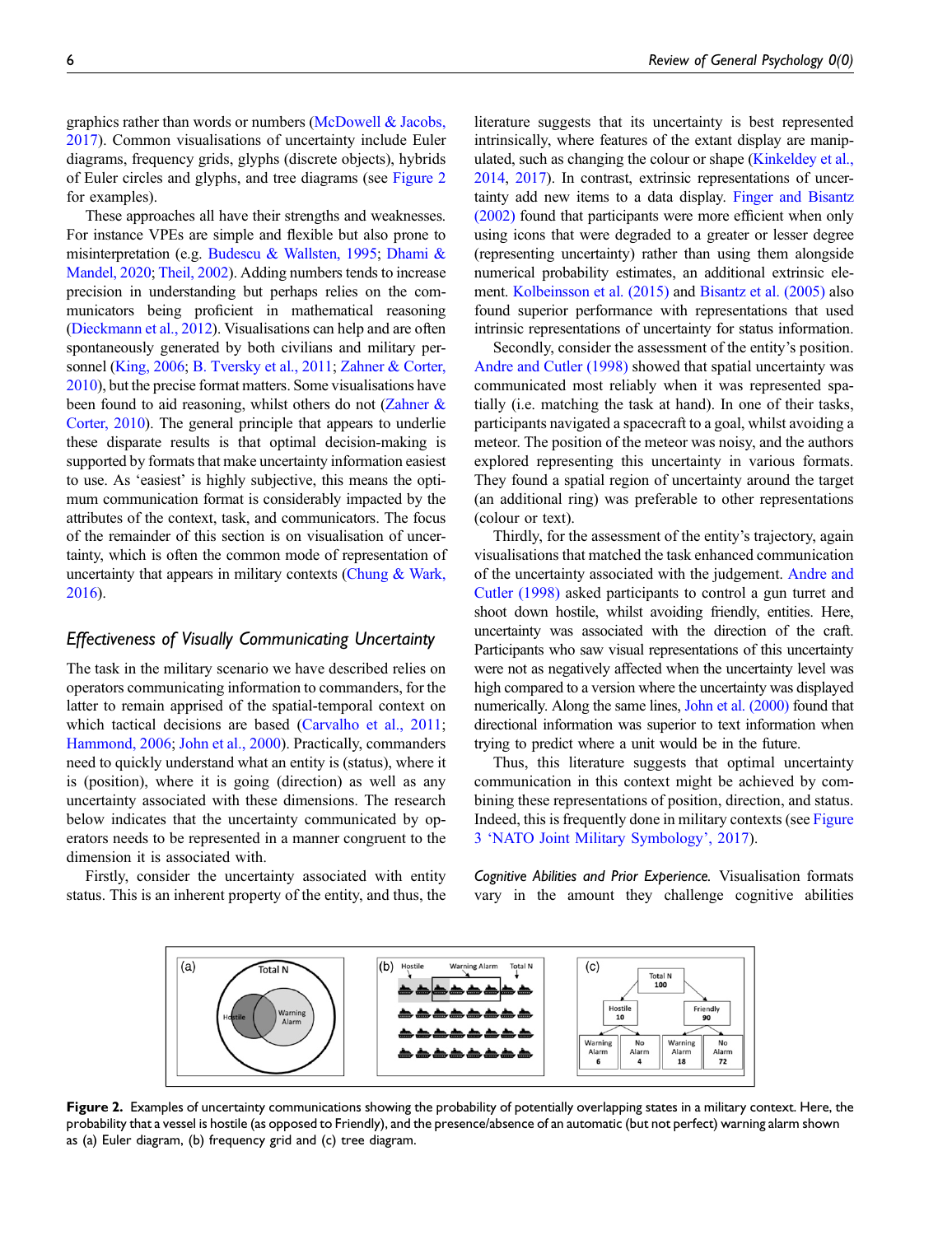

<span id="page-6-0"></span>Figure 3. Example of a symbol that incorporates position, speed and direction in a single icon. Taken from '[NATO Joint Military](#page-16-0) [Symbology](#page-16-0)' (2017). The direction of the arrow represents direction, and the length represents speed.

[\(Anderson et al., 2011\)](#page-12-6). [Bisantz et al. \(2011\)](#page-12-7) used a missile defence game where participants had to select and destroy missiles heading towards a city whilst not harming birds or planes. They found that adding numerical uncertainty information to the visualisations did not improve performance. [Finger and Bisantz \(2002\)](#page-14-3) found similar results in a task where participants had to classify moving entities as either friendly or hostile (see also [Bisantz et al., 2005](#page-13-10)). Others have found that including numbers can reduce the speed [\(Andre & Cutler, 1998;](#page-12-5) [Finger & Bisantz, 2002;](#page-14-3) [Hope & Hunter, 2007](#page-14-11)) and accuracy [\(Andre & Cutler, 1998\)](#page-12-5) of decision making with uncertainty visualisations (for a review see [Kinkeldey et al., 2017\)](#page-15-10).

Some of the practical benefits of using visualisations can be directly tied to the fact they reduce cognitive load. [Hegarty](#page-14-12) [and Steinhoff \(1997\)](#page-14-12) found that participants with lower visual working memory capacity, compared to those with a higher working memory capacity, were helped more by diagrams when solving a mechanical reasoning problem. This suggests that the diagrams might perform as external or distributed memory. Additionally, visualisations, compared to verbal, auditory communications, allow for asynchronous communication. As mentioned above, maritime military decision makers are often not in the same place as those gathering and classifying the information needed for a decision. Thus, to obtain the required information, decision makers monitor both an auditory communication channel and visual displays. Performing a visual task can result in inattentional deafness, where people fail to hear auditory stimuli because of high visual perceptual load ([Molloy et al., 2015](#page-16-9)). This suggests that serious problems may arise by decision makers missing key pieces of information from one or other of these sources of information. However, visualisations are easier to understand and change more slowly. Thus, decision makers can go back and double-check information they might have missed.

Thus, this literature suggests that by trying to include all the available uncertainty information simultaneously, we might increase the cognitive difficulty of the task beyond the point where communicating uncertainty is useful. However, people may be able to compensate for this limitation by using the representation as an external memory store. Indeed, this might explain why improvements associated with communication format are moderated by prior experience.

[Kirschenbaum et al. \(2014\)](#page-15-12) looked at a submarine task where participants were asked to manoeuvre a submarine to torpedo another craft. Again, they found that participants performed better when positional uncertainty was represented spatially by a ring, rather than numerically in an associated table. However, in this experiment the benefit was limited to novices. This contrasts with previous evidence that found that experienced naval commanders also performed better when visual uncertainty information was included [\(Kirschenbaum](#page-15-13) [& Arruda, 1994](#page-15-13)). One explanation for this apparent discrepancy is that the failure of spatial visualisations to improve performance for experts in [Kirschenbaum et al. \(2014\)](#page-15-12) may be due a ceiling effect: the experts found the task easy, even with sub-optimum display formats.

Interpretation Errors and Biases. Although the evidence consistently suggests visualisations as the *medium* for communication in our scenario, the specific format of those visualisations still needs to be carefully considered. This is because in the literature there is no overall superior pictorial representation of uncertainties that has marked facilitative effects on decision-making performance ([Binder et al., 2015](#page-12-8); Böcherer-Linder & Eichler, 2017; [Micallef et al., 2012](#page-16-10); [Spiegelhalter et al., 2011\)](#page-18-12). For instance the use of icons (or glyphs) has been shown to be generally effective in some studies [\(Zikmund-Fisher et al., 2014\)](#page-19-1) but not others [\(Sirota](#page-17-10) [et al., 2014\)](#page-17-10). There is also not clear evidence that Euler diagrams are reliably effective in generating superior decision making [\(Micallef et al., 2012](#page-16-10); [Sirota et al., 2015;](#page-17-11) [Sloman](#page-17-12) [et al., 2003\)](#page-17-12). Similarly, the use of roulette wheels in some studies only show marginal improvements ([Brase, 2014](#page-13-12); [Starns et al., 2019\)](#page-18-13), whereas others show significant superior performance as compared to tree-diagrams and text-only representations [\(Yamagishi, 2003](#page-18-14)). Others again have shown that tree diagrams are extremely effective as compared to other visual aids and text-only information ([Binder et al.,](#page-12-8) [2015](#page-12-8); [Friederichs et al., 2014\)](#page-14-13). This demonstrates the necessity to consider the requirements of the specific individual context when designing an appropriate visualisation.

The existence of cognitive biases is an important issue to consider when selecting a visualisation format. Here we consider three biases. Deterministic construal error is where someone misinterprets an uncertainty communication as a deterministic one (for alternatives see [Gigerenzer et al., 2005](#page-14-14); [S. Joslyn & Savelli, 2010;](#page-15-14) [Juanchich & Sirota, 2016;](#page-15-15) [Morss](#page-16-11) [et al., 2008](#page-16-11), [2010;](#page-16-12) [A. H. Murphy et al., 1980](#page-16-13); [Sink, 1995](#page-17-13)). The closely related *containment error* is where people perceive uncertain, fuzzy boundaries as representing fixed, de-terministic points [\(Brown, 2004;](#page-13-13) Lundström et al., 2007; [MacEachren et al., 2005;](#page-16-14) [Ruginski et al., 2016\)](#page-17-14). Finally, anchoring might guide the qualitative nature of such a construal (e.g. [Broad et al., 2007](#page-13-14); [Oppenheimer et al., 2008](#page-16-15); [Tversky & Kahneman, 1973;](#page-18-15) [Turner & Schley, 2016](#page-18-16)). Thus, the most effective visualisations will be those which minimises the likelihood of these errors being made.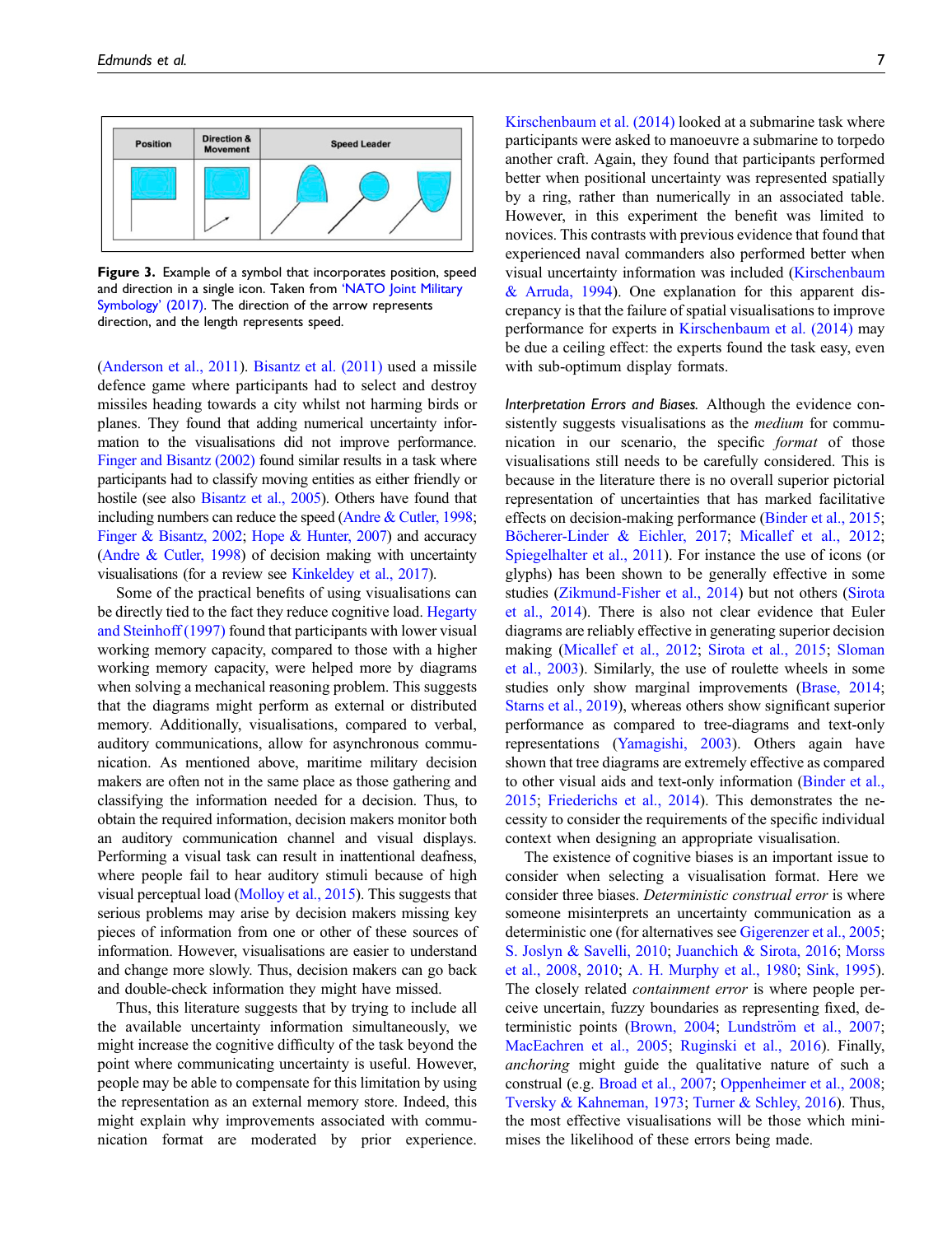Correcting biases. Identification of such biases can aid with the design of visualisations such that participants are guided towards the correct inferences and away from incorrect inferences (see also [Card et al., 1999;](#page-13-15) [Padilla, 2018\)](#page-17-15). Some ways of doing this have begun to be explored. The basic approach is to use features of attentional processes to design visualisations for which questions about the underlying data can be answered more easily, more accurately or faster (Jänicke & Chen, 2010). In other words, designing the visual representation so that it matches the demands of the task ([Vessey, 1991](#page-18-17); [1994](#page-18-18); [2006](#page-18-19); [Vessey & Galletta,](#page-18-20) [1991](#page-18-20)).

Human visual attention can be broadly defined as two processes: one bottom-up and stimulus-driven, the other topdown and goal-driven ([Corbetta & Shulman, 2002;](#page-13-16) [Petersen](#page-17-16) [& Posner, 2012\)](#page-17-16). Bottom-up attention is driven by external stimuli [\(Padilla, 2018\)](#page-17-15) and is typically characterised as automatic, unconscious, and physiologically based ([Connor](#page-13-17) [et al., 2004\)](#page-13-17). Visualisations can leverage bottom-up attention by manipulating the salience of visualisation components [\(Padilla, 2018](#page-17-15)). Visual salience is the degree to which an item stands out from those nearby [\(J](#page-14-15)änicke  $&$  Chen, 2010). These items might 'pop-out' due to differences in colour, shape, orientation, size or movement [\(Fabrikant et al., 2010;](#page-14-16) [Haroz](#page-14-17) [& Whitney, 2012](#page-14-17)).

However, bottom-up attention is often modulated by top-down processes. Top-down attention involves deliberately searching for features in relation to a goal and is thought to be slow, conscious and effortful ([Connor et al.,](#page-13-17) [2004](#page-13-17)). [Haider and Frensch \(1999\)](#page-14-18) found that taskredundant information tends to be ignored at the perceptual rather than the conceptual level. Visualisations that do not comply with existing schemas are generally less effective ([Padilla, 2018](#page-17-15)), whereas those that respect commonly inferred meanings are more effective ([Norman,](#page-16-16) [1988](#page-16-16); [B. Tversky et al., 2011](#page-18-10)). For example if designing a coloured 'danger' scale in the UK, it would be misleading to provide a key whereby green represented a dangerous location and red the safest location, since this is contrary to people's common expectations ([Wogalter et al., 2002\)](#page-18-21). However, the opposite would be true in China where red is more likely to have positive connotations (e.g. [He, 2009](#page-14-19); [Yu, 2014\)](#page-18-22).

The interaction of top-down and bottom-up processes can also improve how people interpret and use uncertainty information. [Bisantz et al. \(2009\)](#page-13-18) tested the degree to which people agreed (with no instruction) on the mapping of different levels of saturation, brightness and transparency to uncertainty. They found good agreement between individuals that greater brightness, saturation, and opaqueness (i.e. more 'intense' colouring) was typically associated with more certain information. However, this result was found to be driven predominantly by the degree of contrast between the target object and the background, and to be qualified by the requirements of the task. Objects with greater contrast against

the background were perceived as more relevant for the task at hand. That is if the task was to identify uncertain data points, greater contrast (and therefore visual saliency) was seen as representing greater uncertainty. This highlights the importance of considering the key requirements of the decision-maker [\(Doyle et al., 2019;](#page-13-19) [Griethe, 2006](#page-14-20); [Hegarty](#page-14-21) [et al., 2016;](#page-14-21) [Kinkeldey et al., 2014](#page-15-9); [2017;](#page-15-10) [Loucks, 2003;](#page-15-17) [Pang](#page-17-17) [et al., 1997](#page-17-17)) who will be using the visualisation, such that the most task-relevant information can be highlighted within an uncertainty visualisation.

## Communication: Recommendations, Limitations and Future Work

Is the communication literature useful in providing insights to help recommend how to represent uncertainty to military personnel? There are important insights from the vast literature on communication of uncertainty that can be applied to the military domain. The literature on effective communication suggests that the optimum format is one that best matches the information to be communicated. Thus, visualisations are likely to be superior for communicating the status, position and direction of surrounding entities to decision makers. In this maritime military context, visualisations are less likely to be misunderstood and additionally allow for asynchronous communication, thereby reducing the cognitive load associated with understanding incoming information.

Do laboratory experiments examining communication of uncertainty generalise to military contexts? The literature allows us to infer some general principles to be considered when designing displays for use in military contexts. However, the literature also suggests that it is very hard to predict exactly which factors are most important given a particular scenario, with a variety of personnel with different backgrounds. So, selecting the precise format these visualisations should take requires some finesse and further experimental study. Interpretation of visualisations can still be subject to cognitive biases, whether general pitfalls or those due to communicators' unique abilities or background. One approach to minimising misunderstanding is to take advantage of attentional processes. Visualisation designs need to make sure that both top-down and bottom-up attentional processes support optimal performance in tasks. This means that the information that is conceptually most important to the task should be the most salient ([Vessey, 1991](#page-18-17); [1994](#page-18-18); [2006](#page-18-19); [Vessey & Galletta, 1991\)](#page-18-20). This principle has shown to be effective in work by [Hegarty](#page-14-22) [et al. \(2010\).](#page-14-22) When trying to predict weather, participants were better able to use the (task-relevant) pressure information on a map when this information was highlighted with colour, rather than task-irrelevant temperature information. When these attentional processes are aligned, people will not have to work to inhibit irrelevant information.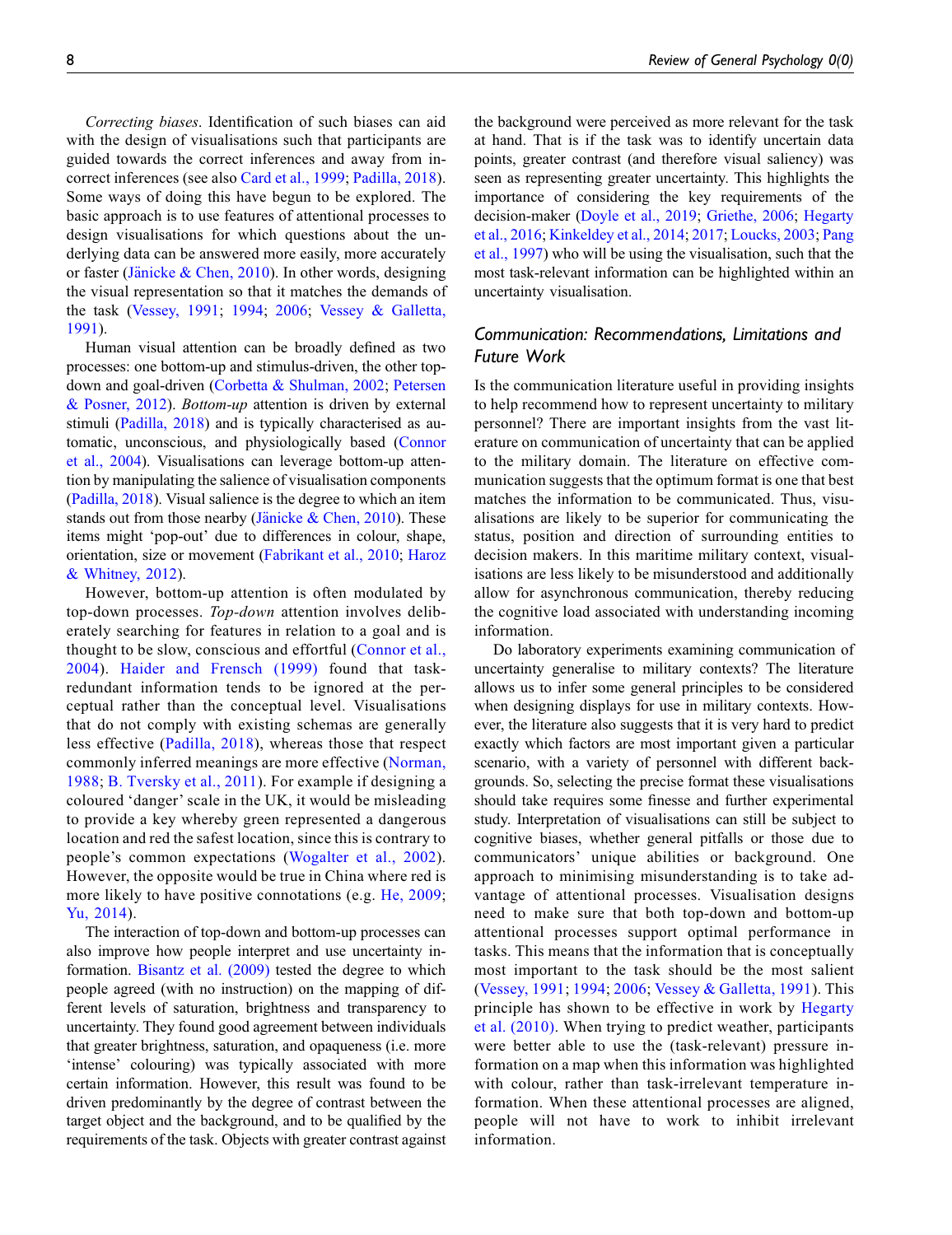#### Making Decisions

So far in our scenario, the operators have determined the statuses of surrounding entities and communicated this information, along with the associated uncertainty, to a key decision-maker (e.g. the Captain or their delegated Commander). In the final stage, the decision-maker must now decide what action to take [\(Szeligowski, 2018](#page-18-23)). They might decide to change course, engage an enemy craft, communicate with other vessels or do nothing ([Lipshitz & Strauss,](#page-15-18) [1997\)](#page-15-18). In the following, we review the literature relevant to making these types of dynamic decisions.

#### Dynamic Decision-Making

This scenario has much in common with tasks in the so-called dynamic decision-making literature (for reviews see Holt  $\&$ [Osman, 2017;](#page-14-23) [Osman, 2010](#page-16-17), [2011\)](#page-16-18). Studies in this area are concerned with investigating how decision makers cope with an environment where events and their probabilities change over time. Dynamic decision-making is also iterative. It requires sequential decision-making, where each decision taken generates an outcome that requires a further decision to be made (making the decisions interdependent over time). The outcomes of the decisions change over time, their effects are cumulative and any changes experienced can result directly from the decisions made as well as independently of them (i.e. endogenous properties of the system; [Brehmer, 1992](#page-13-20); Dörner [& Schaub, 1994;](#page-13-21) [Holt & Osman, 2017;](#page-14-23) [Osman, 2010\)](#page-16-17). Thus, whether or not the changes experienced are stable or unstable [\(Osman, 2011\)](#page-16-18), whether the outcomes of decisions are experienced in real time or only periodically (frequent vs. intermittent outcome feedback; [Osman et al., 2017](#page-16-19)), whether or not the goals of the decision process are highly specific or general [\(Osman, 2008a\)](#page-16-20), and whether or not the outcomes of the decisions taken also included additional information (augment positive vs. negative feedback, financial costs and benefits; [Osman, 2012b](#page-16-21)); all of these features have implications for the effectiveness of the decisions made.

Here, we will discuss the literature about three key factors that affect decision-making in dynamic contexts. Firstly, how the goals of the task influences decision-making. Secondly, we consider the uncertainty inherent in the task. Finally, we discuss the role of feedback in dynamic tasks.

Goals. Research, both in dynamic and military decisionmaking, has shown that goals can have a substantial impact on the way people make decisions. Generally, studies have shown that in highly uncertain dynamic contexts, specifying a precise, static goal, such as controlling an outcome to precise criteria (for instance aiming for a chemical level of 5) leads to good decision-making performance in achieving that goal. However, when the decision-maker is required to adapt their decision-making to new goals in the same decision-making context, their performance suffers. In contrast, when the goals are broader to start with, then the decision-maker is better able to sample relevant information from the decision context to learn plans of actions to a variety of goals they might face in the future [\(Burns & Vollmeyer, 2002;](#page-13-22) [Locke & Latham, 2006](#page-15-19); [Osman, 2008a;](#page-16-20) [2008b](#page-16-22); [2008c](#page-16-23); [2012a](#page-16-24); [Vollmeyer et al., 1996](#page-18-24)). Moreover, when the costs (e.g. financial penalties) in failing to reach the goal are high, this can lead to highly erroneous decisions over time, regardless of whether the dynamic changes to the outcome are stable or unstable. The reason for this is that the decision-maker is overly concerned with minimising the negative consequences which leads to sub-optimal sampling of the information and poorer decision-making over time ([Kerstholt, 1996](#page-15-20); [Kerstholt & Raaijmakers, 1997](#page-15-21)).

These findings are echoed in the military literature. Indeed, goals can substantially influence situational awareness ([van](#page-18-25) [Westrenen & Praetorius, 2014](#page-18-25)). The military distinguishes between strategic, tactical and control decisions, each of which focus on different goals. Strategic decisions concern selecting the means to achieve a goal (e.g. ordering tugs), tactical decisions aim to deploy the means to achieve affordances (e.g. positioning the tugs or overtaking), and control decisions concern selecting the means to achieve a desired state (e.g. realising a speed and direction). Thus, the information a decision-maker needs to be aware of critically depends on the type of decision they are making.

However, unlike existing psychological research, military scenarios often have many competing goals at different levels. For instance typically the commander has been briefed on the overarching goals of the mission as well as more specific goals that their vessel is responsible for. In addition, they are responsible for the smooth running of the ship as well as other considerations such as limiting running costs. Thus, the psychological literature still has some ways to go before being able to completely understand how competing goals with varying stakes attached may impact decision-making in such a complex environment.

Uncertainty. Making good decisions in our dynamic decisionmaking scenario also requires dealing appropriately with uncertainty. [Riveiro et al. \(2014\)](#page-17-18) examined dynamic decisionmaking in an air defence task. In this task, participants had to protect a radar station, whilst at the same time monitoring a map of the region to detect possible aerial threats. Practically, the decision makers had to identify and prioritise targets of interest to be communicated to a higher authority to determine the appropriate countermeasures. They found that uncertainty information helped participants make a final judgement more swiftly, although it had no effect on decision accuracy. In other words, in this task uncertainty appeared to make participants more confident their decisions.

However, in other military tasks, uncertainty appears to interact in unpredictable ways with expertise. [Kobus et al.](#page-15-0) [\(2001\)](#page-15-0) examined experts and non-experts in developing a battle plan in a dynamic tactical scenario. They found that the level of uncertainty interacted with experience in predicting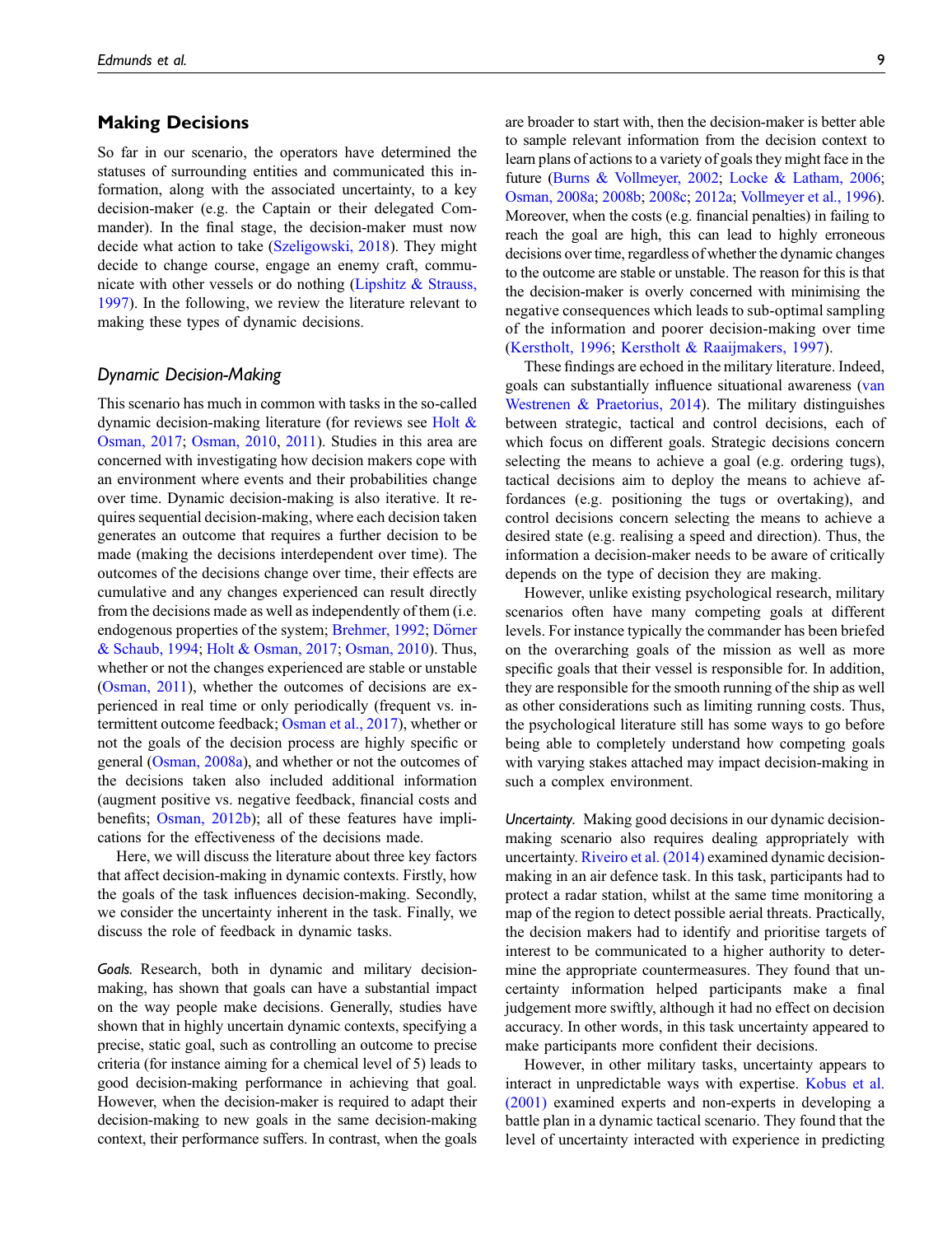time to gain situational awareness and time to execute their plan. They found that for both high and low uncertainty conditions, experts took more time to gain situational awareness than non-experts. However, in the high uncertainty condition, experts were much faster to then execute their plan, although the level of experience made no difference when uncertainty was minimal. [John et al. \(2000\)](#page-14-10) also found that increasing uncertainty influenced tactical decisions. However, in contrast to [Kobus et al. \(2001\),](#page-15-0) they only found this for less experienced Marines in Combat Operation Centres: the less experienced officers tended to adopt a 'wait and see' approach showing greater levels of caution.

Perhaps part of the reason for these disparate results may come from how uncertainty is communicated to (and thus understood by) participants. These studies examine uncertainty using different tasks and thus, present the information in differing ways. This is an issue as many studies have found that the more salient the uncertainties around data are, the lower the confidence in decisions, and the greater the likelihood of making more conservative decisions ([Finger & Bisantz, 2002](#page-14-3); [Riveiro et al., 2014](#page-17-18); [Svenson et al., 2010\)](#page-18-26). Therefore, the differences between these studies could be driven by an interaction between the salience of information and expertise. After all, experts are obviously more experienced with the task. However, they may not have experience with how exactly the abstract research task is presented to them.

Dynamic tasks can also change their contingencies over time and there is preliminary evidence that participants are sensitive to this. When the fluctuations in outcome are moderately stable, decision makers tend to make small conservative changes to the system [\(Osman & Speekenbrink,](#page-16-25) [2011\)](#page-16-25). In contrast, when experiencing large noisy fluctuations to the outcomes over time, decision makers often made multiple and dramatic changes simultaneously. It is important to note that, in these experiments, decision makers learn to make more effective decisions over time through extensive repeated exposure to the task environment.

In sum, the effect of uncertainty on performance varies with the attributes of the participants and the method by which uncertainty is communicated. These factors need to be explored in much greater depth before we can determine how best to facilitate optimum performance.

Feedback. Optimum decision-making requires decision makers to understand which options lead to which outcomes with what probabilities and select the option that draws them closest to their goal. Receiving feedback is an important part of learning these relationships. In several studies the findings show that outcome feedback (i.e. simply finding out the actual effects on the outcome experienced because of a decision taken) leads to better performance than the presence of either positive or negative feedback (i.e. value judgments attached to the outcomes; [Osman, 2012a;](#page-16-24) [Osman et al., 2017](#page-16-19)). The presence of positive or negative feedback has similar effects to decision makers being aware of the high stakes

attached to their decisions, namely that they are overly focused on achieving positive feedback or reducing negative feedback than focussing on what information is relevant in achieving a desirable outcome over time. This aligns with a substantial body of literature looking at the role of feedback in many other decision-making contexts (for a review, see [Kluger & DeNisi, 1996\)](#page-15-22). This work suggests that unless the decision-making task is simple, additional feedback other than outcome feedback can, at best, add little additional benefits to decision-making performance, and at worst, impair decision-making performance.

The probabilistic nature of dynamic decision-making tasks adds an additional hurdle to interpreting feedback. Feedback on a single trial is not particularly diagnostic due to the large role chance may play on achieving an outcome. Rather, what is most important is the success of decisions over time. One way of adapting feedback to prevent overweighting of the outcomes on single trials is to give feedback intermittently. That is, providing feedback (as well as reward information, financial benefits, financial costs; or social rewards and costs) periodically at set intervals, rather than every time a decision is made. Unexpectedly, however, direct comparisons of the effect of intermittent versus consistent feedback show that overall dynamic decision-making performance suffered under intermittent outcome feedback [\(Osman et al., 2017\)](#page-16-19). This is consistent with other work that shows intermittent feedback does not perform well, even with non-probabilistic outcomes ([Le Pelley et al., 2019](#page-15-23); [Smith et al., 2014\)](#page-17-19).

## Decision-Making: Recommendations, Limitations and Future Work

Are laboratory studies on dynamic decision-making useful in providing insights to help recommend what strategies to adopt when facing military contexts? Work examining decision-making in dynamic contexts reveals that, whilst people can learn to manage uncertainty and to determine plans of action that require regular interaction with an environment that is constantly changing, there are factors that contribute to less effective decision-making. Directing decision makers to focus on achieving highly specific outcomes, especially in a decision-context that they are unfamiliar with, can overly constrain what they learn, and lead to less adaptive decision-making in the long run. Feedback has a significant role to play in guiding the way in which decision makers act in dynamic environments, because the environments often present a high level of uncertainty. Therefore, signals about the efficacy of decisions taken do provide useful guidance as to how to proceed, but can also overly constrain the focus of attention onto specific, narrow, features of the decision problem of the decision problem at the expense of other useful information.

Do laboratory experiments examining dynamic decisionmaking generalise to military contexts? Although the experimental research above suggests that participants can be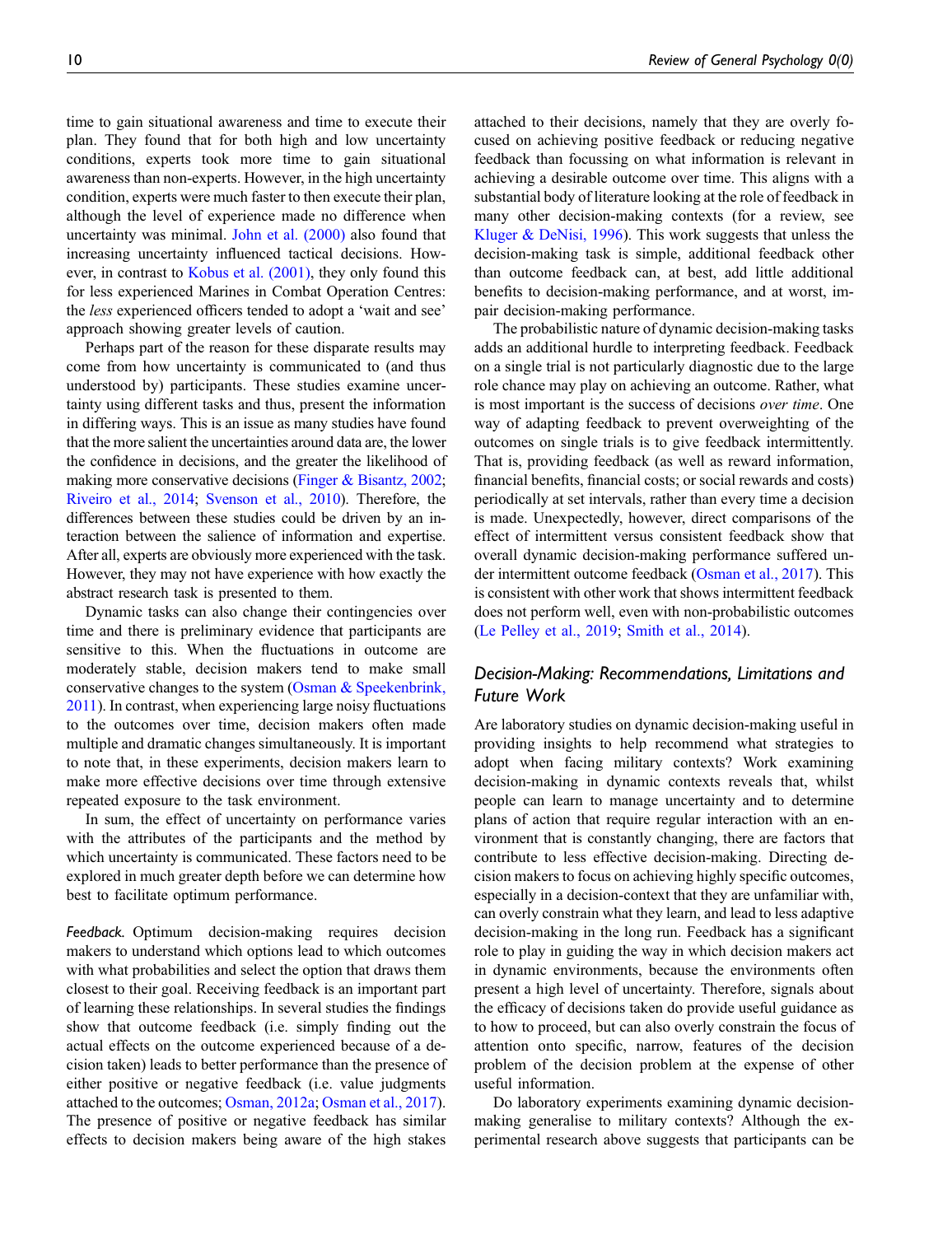quite successful at dynamic decision-making tasks, there is one key (and likely obvious) difference between the experimental and military contexts that needs to be addressed. The dynamic decision-making scenarios are far simpler than the decision environments seen in military examples. For instance in [Osman et al. \(2017\)](#page-16-19) participants manipulated the proportions of three inputs to control a single output. In contrast, military decision-making is only becoming more complex as the sophistication, complexity, volume and quality of information on which to base decisions increases [\(Mishra et al., 2015;](#page-16-4) [Riveiro et al., 2014](#page-17-18); [Szeligowski, 2018;](#page-18-23) [van Westrenen & Praetorius, 2014\)](#page-18-25). This difference in complexity has implications for interpretation of the results. For example within a simplified laboratory setup it is reasonable simple to determine whether a particular decision was optimal or not. Outside the lab, it is much more difficult.

One approach to judging whether a decision was optimum or not is to look at the strategy that people use to come to their decision. Military decision makers are trained to weigh the pros and cons of each possible option and to select the alternative that leads to the best outcome [\(Kobus et al., 2001;](#page-15-0) [Lipshitz & Strauss, 1997](#page-15-18)). However, the evidence suggests that often military decisions in the field are not optimal in this sense ([Kobus et al., 2001](#page-15-0); [Riveiro et al., 2014\)](#page-17-18). In a qualitative study exploring military decision-making, [Kaempf](#page-15-24) [et al. \(1993\)](#page-15-24) reported that 95% of operators use suboptimum strategies based on matching the situation to past experiences. However, it is difficult to tell whether this is an appropriate way of dealing with uncertainty. After all, decision makers are limited. They can be limited by gaps in knowledge, computation capacity (e.g. [Frühling, 2014](#page-14-24); [van](#page-18-25) [Westrenen & Praetorius, 2014;](#page-18-25) [Yang et al., 2009](#page-18-27)), and motivational factors, such as time pressure (e.g. [Frühling, 2014](#page-14-24)) and competing goals ([Hammond, 2006;](#page-14-2) [T. Murphy, 2010;](#page-16-26) [van](#page-18-25) [Westrenen & Praetorius, 2014](#page-18-25)). Further, given the dynamic nature of the environment, it may be the case that using a suboptimum strategy or heuristic that provides a quick answer may be better than carefully weighing the evidence, given that the scenario may change in that time. This is especially so as decisions in dynamic scenarios are interdependent: if the ship goes down because you failed to take prompt action, there will not be an opportunity to fix the mistake.

One possible way future research might attempt to judge the efficacy of decisions, and thereby improving training and understanding, is by using causal models. We know from the empirical literature is that causal representations are essential in developing plans of actions in learning, decision-making and reasoning ([Bramley et al., 2017;](#page-13-23) [Meder et al., 2014;](#page-16-27) [Sloman & Lagnado, 2015](#page-17-20)). By mathematically modelling the causal relations of a problem, we can better determine the optimal solution. This may be especially important given that there are a host of biases and heuristics found even when studying decision making in static environment ([Kahneman,](#page-15-6) [2011](#page-15-6)). In addition, fleshing out causal models has been shown to reduce bias (Krynski & Tenenbaum, 2007).

We could also use causal models as a decision-support tool. Much recent work in military decision-making talks about using decision-support tools. However, much of this work focuses on uncertainty visualisation, including uncertainty information so that it can be used in decision-making (e.g. [Bisantz et al., 1999\)](#page-12-9), rather than tools to help people make decisions. One approach to improving decision makers' understanding of the underlying causal structure of the system is to use visualisations to represent that system. Some researchers have begun to explore the effectiveness of diagrams that represent the available options and their associated probabilities in improving decision-making (e.g. [Bae et al.,](#page-12-10) [2019](#page-12-10); [H](#page-14-25)ä[nninen et al., 2014](#page-14-25); [Laskey et al., 2011](#page-15-25); [Pilato et al.,](#page-17-21) [2012](#page-17-21); [Riveiro et al., 2014](#page-17-18); [Snidaro et al., 2015;](#page-17-22) [Svenson et al.,](#page-18-26) [2010](#page-18-26); [Zhang et al., 2008\)](#page-19-2). Generally, these representations of the available options help decision makers improve their decision-making. However, like the visualisations mentioned above, they can still be subject to misinterpretations. Without training, the decision-maker is liable to impose their own understanding of the decision-problem and re-interpret the diagram to support their own preconceptions.

#### General Discussion

In this review, we aimed to fully explore the psychological processes involved in a complex decision-making task. Specifically, we focussed on a simplified military scenario: how information is gathered and used in short-term tactical decisions ([Figure 1\)](#page-1-0). To make the task tractable, we firstly divided this overarching scenario into three parts (classification, communication and choice) and then examined in detail the relevant literature at each stage. Like many other decisionmaking tasks, the complexity of the psychological processes involved in the scenario is demonstrated by the wide range of literature reviewed, from basic perceptual processes to the high-level influences of goal format. However, two core psychological factors repeatedly emerged as key factors in performance: cognitive load and individual differences.

Throughout the three stages, we consistently found that task performance was related to participants' ability to deal effectively with cognitive load. For instance in the communication literature the most successful uncertainty communications are those that minimise the amount of cognitive effort required for understanding (e.g. [Andre & Cutler, 1998](#page-12-5); [Finger & Bisantz, 2002;](#page-14-3) [Kirschenbaum et al., 2014](#page-15-12)). Participants also tend to ignore uncertainty information. Deterministic construal errors [\(Gigerenzer et al., 2005](#page-14-14)), containment [\(MacEachren et al., 2005](#page-16-14)) and anchoring [\(Broad et al., 2007\)](#page-13-14) are all examples of biases where participants mistakenly treat uncertain information as certain and thereby reduce the amount of information they must consider. Further, adding more information does not necessarily improve understanding or performance (e.g. [Andre & Cutler, 1998;](#page-12-5) [Bisantz et al., 2011](#page-12-7); [Finger & Bisantz, 2002](#page-14-3); [Hope & Hunter, 2007](#page-14-11); [S. L. Joslyn &](#page-15-26) [Grounds, 2015](#page-15-26)).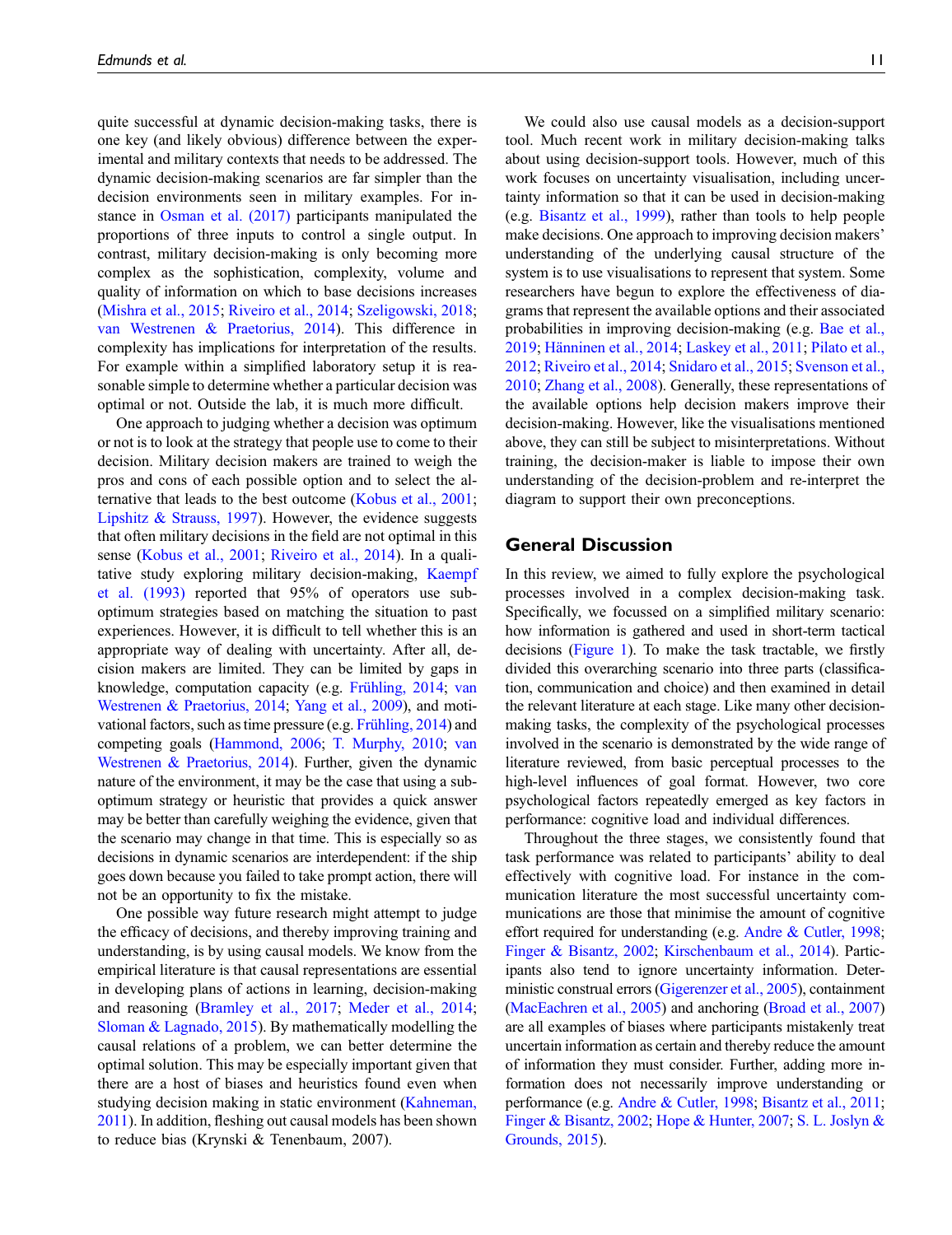In categorisation and decision-making tasks, the role of cognitive load emerges as a tendency to satisfice: to use less of the available information than would be optimum [\(Simon,](#page-17-4) [1947](#page-17-4)). For instance in categorisation the evidence suggests participants are most likely to use simple rules based on a subset of the available information (e.g. [Edmunds et al., 2015](#page-13-2), [2018,](#page-13-24) [2019;](#page-14-6) [Rehder & Hoffman, 2005a;](#page-17-23) [Wills et al., 2015](#page-18-2), [2020\)](#page-18-0). Similarly, in dynamic decision-making participants will systematically vary one variable at a time to work out the underlying causal structure of a dynamic task (e.g. Osman  $\&$ [Speekenbrink, 2011](#page-16-25); [Osman et al., 2017](#page-16-19)). Therefore, at all levels of the scenario, people are likely to try and minimise the amount of information they use at any one time, at least when learning to figure out what is relevant in the task at hand.

There is nothing wrong with this approach. After all, expertise is often associated with subjectively evaluating the cognitive load of a task as less. However, by considering this tendency carefully we can leverage it to improve performance in these tasks in military contexts: both by using them to promote desirable behaviour and devising strategies to attenuate undesirable behaviours. Some ways of doing this have begun to be explored. For instance in the communication literature some have leveraged features of attentional processes to design visualisations for which questions about the underlying data can be answered more easily, more ac-curately or faster [\(J](#page-14-15)ä[nicke & Chen, 2010](#page-14-15)). In other words, designing the visual representation so that it matches the demands of the task ([Vessey, 1991;](#page-18-17) [1994](#page-18-18); [2006](#page-18-19); [Vessey &](#page-18-20) [Galletta, 1991\)](#page-18-20). This suggests that similar approaches may be fruitful in categorisation and decision-making experiments. For instance one could include explicit instructions to attend to a specific, randomly selected attribute every so often to avoid participants focussing on a small subset of the available information.

These results also suggest that cognitive load is likely to be a key factor to consider in other complex decision-making tasks. The literature we reviewed here suggests that one approach to improving performance is by leveraging any small opportunity to reduce load. Such an approach will be beneficial in any high stakes, high load decision making context. For instance the effectiveness of the compounding influence of numerous small changes (e.g. changing visual displays and alert sounds) to reduce load has been demonstrated within medical decision making ([Phansalkar et al.,](#page-17-24) [2010](#page-17-24)). Further, the literature reviewed here suggests that it is often difficult to know a priori which method of communication is most intuitive given a task. Thus, running (adequately powered, [Bartlett et al., Under review\)](#page-12-11) user studies that compare communication formats in scenarios as representative as possible is likely to improve final outcomes. For instance military exercises could be used as an opportunity to test different ways of representing information. There is a similar move in medical fields: virtual reality training is becoming more common and more realistic [\(Ruthenbeck &](#page-17-25) [Reynolds, 2015](#page-17-25)).

Another tendency that has emerged from the literature is that task performance can vary greatly due to differences between individuals. Although overall there is a tendency to try and minimise the amount of information needed to complete a task, people vary in the information they select to use (e.g. [Edmunds et al., 2015](#page-13-2); [Haider & Frensch, 1996\)](#page-14-26). Similarly, the success of particular uncertainty communication formats often depends on attributes of the recipient such as their background (e.g. [Brun & Teigen, 1988;](#page-13-25) [Doupnik &](#page-13-26) [Richter, 2003;](#page-13-26) [Harris et al., 2013](#page-14-27)), expertise (e.g. [Kirschenbaum & Arruda, 1994](#page-15-13); [Kirschenbaum et al., 2014;](#page-15-12) [Willems et al., 2020](#page-18-28)), expectations (e.g. [Norman, 1988;](#page-16-16) [Padilla, 2018;](#page-17-15) [B. Tversky et al., 2011](#page-18-10); [Wogalter et al., 2002\)](#page-18-21), cognitive skills (e.g. [Hegarty & Steinhoff, 1997\)](#page-14-12). Thus, in some way, successful maritime military decision-making requires adapting to the individual differences of the personnel involved.

So, how do we overcome the difficulties raised by individual differences? Perhaps the most obvious answer is through training. Training is a core part of the military organisation and for the most part these training procedures are extremely effective. However, when it comes to decisionmaking there still appears to be a discrepancy between the strategies that military personnel are trained to use [\(Kobus](#page-15-0) [et al., 2001;](#page-15-0) [Lipshitz & Strauss, 1997](#page-15-18)) and those they actually use ([Kaempf et al., 1993\)](#page-15-24). Personnel are trained in how to determine the optimum option ([Kobus et al., 2001;](#page-15-0) Lipshitz  $\&$ [Strauss, 1997\)](#page-15-18). By weighing the pros and cons, personnel are likely to gain a deeper understanding of the situation and thereby, improve their decision-making (Osman  $\&$ [Speekenbrink, 2012\)](#page-17-26). However, this strategy is not consistent with how people make decisions: personnel will very rarely have the time or resources to consider every possible action. Rather, the evidence suggests that they focus on key information and the similarity to past events and choose the best seeming option.

To some extent, the mismatch between the optimal strategy given in training and the ad-hoc strategies generated in the moment may be alleviated by many rounds of training operations. By repeating the same thing over and over, personnel can now use their imperfect strategy (matching to past experience), which will hopefully also match the optimum solution. However, this approach does not take into consideration that, due to their differences, people may interpret these training opportunities differently and thus, inadvertently learn different representations of the task. This suggests that perhaps more individualised training routines may help in making sure that military personnel are all on the same page. Indeed, work on developing more individualised training has begun in the decision-making literature. For instance [Parpart et al. \(2015\)](#page-17-27) developed active learning algorithms that could better determine participants' strategies whilst completing the task. Future work could take these algorithms and use them to guide participants to the optimum solution.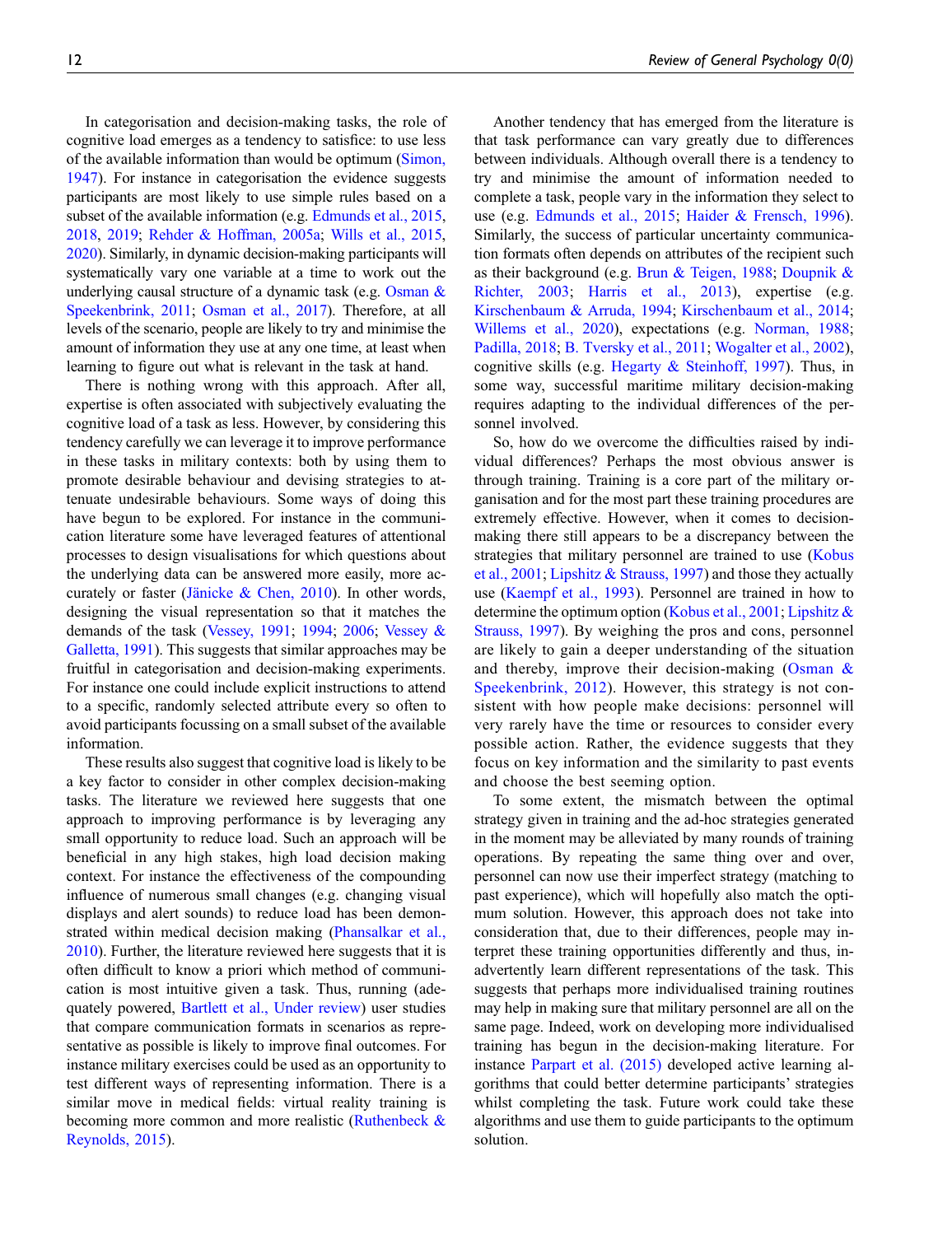Again, this suggests that individual differences need to be carefully considered in other complex decision-making tasks. The literature suggests that assuming that everyone uses the same approach (even broadly) in psychological tasks is something that needs to be demonstrated using appropriate evidence.

### Other Factors

This review focused on the flow of information from the bottom of the hierarchy to the top. It implied that the end of the scenario occurs when the commander decides what to do. However, military hierarchies are not one-way systems; information also travels from the top to the bottom, usually via orders ([Szeligowski, 2018](#page-18-23)). Thus, decision-making is not the end of the scenario, rather command is. In other words, a commander's success depends not only on making the optimum choice but also on implementing it effectively. This highlights a final key factor that influences behaviour in this scenario which we have avoided discussing in the current work: interpersonal dynamics. However, the scope of this literature is wide and would take too much space to explore here, although this is something critically important for future work. After all, making a good tactical decision but being unable to implement it because your crew has mutinied would in the end be equivalent to an incredibly poor decision.

#### Conclusion

To conclude, maritime military decision-making is an incredibly complex task. However, by drawing together diverse research from three different fields (categorisation, communicating uncertainty and dynamic decision making) we have gained a much greater understanding of the general tendencies that affect performance at each stage. Throughout the three tasks, the evidence shows that people generally try to minimise cognitive load by simplifying the complex environment around them, but that the way they do this varies between individuals. By identifying these two features of complex decision making, we can, in future, exploit them to improve performance in maritime military decision-making as well as other high-stakes scenarios.

#### Declaration of Conflicting Interests

The author(s) declared no potential conflicts of interest with respect to the research, authorship, and/or publication of this article.

#### Funding

The author(s) disclosed receipt of the following financial support for the research, authorship, and/or publication of this article: This work was supported by a grant from the Defence Science & Technology Laboratory, UK Government entitled Investigating ways of improving communication of uncertainty to enhance maritime domain awareness.

#### ORCID iD

Charlotte E. R. Edmunds <https://orcid.org/0000-0002-0524-8756>

#### **References**

- <span id="page-12-6"></span>Anderson, E. W., Potter, K. C., Matzen, L. E., Shepherd, J. F., Preston, G. A., & Silva, C. T. (2011). A user study of visualization effectiveness using EEG and cognitive load. In H. Hauser, H. Pfister, & J. J. van Wijk (Eds.), Eurographics/IEEE symposium on visualization 2011 (eurovis 2011) (30(3) pp. 791–800). [https://doi.org/10.1111/j.1467-8659.2011.01928.x.](https://doi.org/10.1111/j.1467-8659.2011.01928.x)
- <span id="page-12-5"></span>Andre, A. D., & Cutler, H. A. (1998). Displaying uncertainty in advanced navigation systems. Proceedings of the Human Factors and Ergonomics Society 42nd Annual Meeting, 42(1), 31–35. <https://doi.org/10.1177/154193129804200108>.
- <span id="page-12-1"></span>Ashby, F. G., Alfonso-Reese, L. A., Turken, A. U., & Waldron, E. M. (1998). A neuropsychological theory of multiple systems in category learning. Psychological Review, 105(3), 442–481. <https://doi.org/10.1037/0033-295x.105.3.442>.
- <span id="page-12-2"></span>Ashby, F. G., & Maddox, W. T. (2004). Human category learning. Annual Review of Psychology, 56(1), 149–178. [https://doi.org/](https://doi.org/10.1146/annurev.psych.56.091103.070217) [10.1146/annurev.psych.56.091103.070217.](https://doi.org/10.1146/annurev.psych.56.091103.070217)
- <span id="page-12-3"></span>Ashby, F. G., & Maddox, W. T. (2011). Human category learning 2.0. Annals of the New York Academy of Sciences, 1224(1), 147–161. [https://doi.org/10.1111/j.1749-6632.2010.05874.x.](https://doi.org/10.1111/j.1749-6632.2010.05874.x)
- <span id="page-12-4"></span>Ashby, F. G., & Valentin, V. V. (2017). Multiple systems of perceptual category learning: Theory and cognitive tests. In H. Cohen, & C. Lefebvre (Eds.), Handbook of categorization in cognitive science (pp. 157-188). Elsevier. [https://doi.org/10.](https://doi.org/10.1016/b978-0-08-101107-2.00007-5) [1016/b978-0-08-101107-2.00007-5.](https://doi.org/10.1016/b978-0-08-101107-2.00007-5)
- <span id="page-12-0"></span>Ashby, F. G., & Valentin, V. V. (2018). The categorization experiment: experimental design and data analysis. In J. T. Wixted (Ed.), Stevens' Handbook of experimental psychology and cognitive neuroscience (pp. 1–41). Wiley. [https://doi.org/10.](https://doi.org/10.1002/9781119170174.epcn508) [1002/9781119170174.epcn508.](https://doi.org/10.1002/9781119170174.epcn508)
- <span id="page-12-10"></span>Bae, J., Falkman, G., Helldin, T., & Riveiro, M. (2019). Visual data analysis. In A. Said, & V. Torra (Eds.), Data science in practice. Studies in big data (pp. 133-155). Springer. [https://doi.org/10.](https://doi.org/10.1007/978-3-319-97556-6_8) [1007/978-3-319-97556-6\\_8](https://doi.org/10.1007/978-3-319-97556-6_8).
- <span id="page-12-11"></span>Bartlett, M. B., Edmunds, C. E. R., Belpaeme, T., & Thill, S. (Under review). Have I got the power? A comparison of past and present reporting practice for replication in human-robot interaction. Transactions on Human-Robot Interaction.
- <span id="page-12-8"></span>Binder, K., Krauss, S., & Bruckmaier, G. (2015). Effects of visualizing statistical information-an empirical study on tree diagrams and  $2\times2$  tables. Frontiers in Psychology, 6(3), 1-9. [https://doi.org/10.3389/fpsyg.2015.01186.](https://doi.org/10.3389/fpsyg.2015.01186)
- <span id="page-12-7"></span>Bisantz, A. M., Cao, D., Jenkins, M., Pennathur, P. R., Farry, M., Roth, E., Potter, S. S., & Pfautz, J. (2011). Comparing uncertainty visualizations for a dynamic decision-making task. Journal of Cognitive Engineering and Decision Making, 5(3), 277–293. [https://doi.org/10.1177/](https://doi.org/10.1177/1555343411415793) [1555343411415793.](https://doi.org/10.1177/1555343411415793)
- <span id="page-12-9"></span>Bisantz, A. M., Finger, R., Seong, Y., & Llinas, J. (1999). Human performance and data fusion based decision aids. Proceedings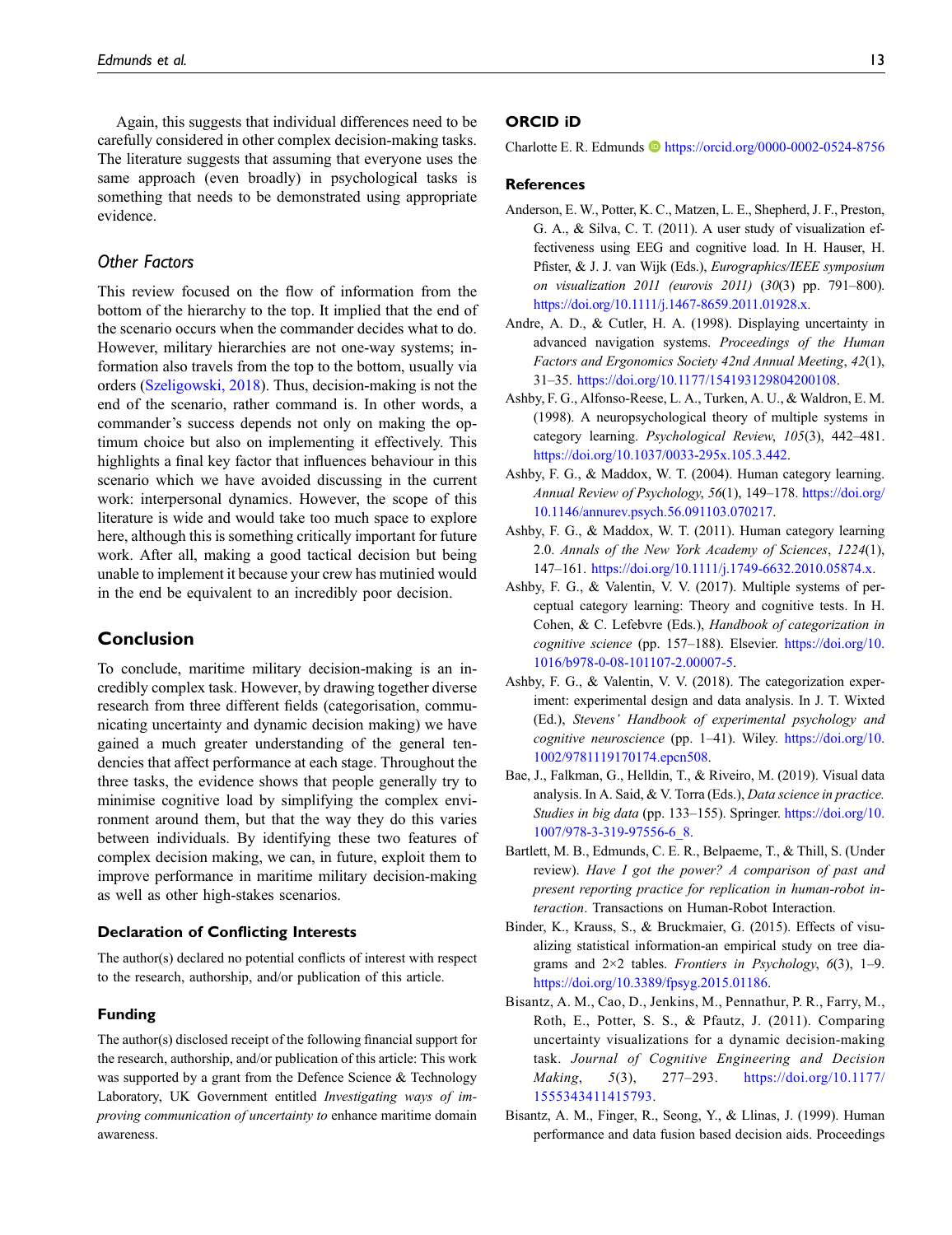of the 2nd international conference on information fusion, Sunnyvale, CA

- <span id="page-13-10"></span>Bisantz, A. M., Marsiglio, S. S., & Munch, J. (2005). Displaying uncertainty: Investigating the effects of display format and specificity. Human Factors, 47(4), 777-796. [https://doi.org/10.](https://doi.org/10.1518/001872005775570916) [1518/001872005775570916](https://doi.org/10.1518/001872005775570916).
- <span id="page-13-18"></span>Bisantz, A. M., Stone, R. T., Pfautz, J., Fouse, A., Farry, M., Roth, E., Nagy, A. L., & Thomas, G. (2009). Visual representations of metainformation. Journal of Cognitive Engineering and Decision Making, 3(1), 67-91. <https://doi.org/10.1518/155534309x433726>.
- <span id="page-13-11"></span>Böcherer-Linder, K., & Eichler, A. (2017). The impact of visualizing nested sets. An empirical study on tree diagrams and unit squares. Frontiers in Psychology, 7, 26. [https://doi.org/10.](https://doi.org/10.3389/fpsyg.2016.02026) [3389/fpsyg.2016.02026](https://doi.org/10.3389/fpsyg.2016.02026).
- <span id="page-13-23"></span>Bramley, N. R., Dayan, P., Griffiths, T. L., & Lagnado, D. A. (2017). Formalizing Neurath's ship: Approximate algorithms for online causal learning. Psychological Review, 124(3), 301–338. [https://doi.org/10.1037/rev0000061.](https://doi.org/10.1037/rev0000061)
- <span id="page-13-12"></span>Brase, G. L. (2014). The power of representation and interpretation: Doubling statistical reasoning performance with icons and frequentist interpretations of ambiguous numbers. Journal of Cognitive Psychology, 26(1), 81–97. [https://doi.org/10.1080/](https://doi.org/10.1080/20445911.2013.861840) [20445911.2013.861840.](https://doi.org/10.1080/20445911.2013.861840)
- <span id="page-13-20"></span>Brehmer, B. (1992). Dynamic decision making: Human control of complex systems. Acta Psychologica, 81(3), 211-241. [https://](https://doi.org/10.1016/0001-6918(92)90019-a) [doi.org/10.1016/0001-6918\(92\)90019-a](https://doi.org/10.1016/0001-6918(92)90019-a).
- <span id="page-13-14"></span>Broad, K., Leiserowitz, A., Weinkle, J., & Steketee, M. (2007). Misinterpretations of the "cone of uncertainty" in Florida during the 2004 hurricane season. Bulletin of the American Meteorological Society, 88(5), 651–668. [https://doi.org/10.](https://doi.org/10.1175/bams-88-5-651) [1175/bams-88-5-651](https://doi.org/10.1175/bams-88-5-651).
- <span id="page-13-13"></span>Brown, R. (2004). Animated visual vibrations as an uncertainty visualisation technique. Proceedings International Conference on Computer Graphics and Interactive Techniques in Australasia and South East Asia, Singapore, 15–18 June, 2004, pp. 84–89. <https://doi.org/10.1145/988834.988849>.
- <span id="page-13-25"></span>Brun, W., & Teigen, K. H. (1988). Verbal probabilities: Ambiguous, context-dependent, or both? Organizational Behaviour and Human Decision Processes, 41(3), 390-404. [https://doi.org/10.](https://doi.org/10.1016/0749-5978(88)90036-2) [1016/0749-5978\(88\)90036-2.](https://doi.org/10.1016/0749-5978(88)90036-2)
- <span id="page-13-6"></span>Budescu, D. V., & Wallsten, T. S. (1995). Processing linguistic probabilities: General principles and empirical evidence. Psychology of Learning and Motivation, 32(2), 275–318. [https://doi.org/10.1016/s0079-7421\(08\)60313-8.](https://doi.org/10.1016/s0079-7421(08)60313-8)
- <span id="page-13-22"></span>Burns, B. D., & Vollmeyer, R. (2002). Goal specificity effects on hypothesis testing in problem solving. Quarterly Journal of Experimental Psychology, 55(1), 241-261. [https://doi.org/10.](https://doi.org/10.1080/02724980143000262) [1080/02724980143000262.](https://doi.org/10.1080/02724980143000262)
- <span id="page-13-5"></span>Cantwell, G., Crossley, M. J., & Ashby, F. G. (2015). Multiple stages of learning in perceptual categorization: Evidence and neurocomputational theory. Psychological Bulletin & Review, 22(6), 1598–1613. [https://doi.org/10.3758/s13423-015-0827-](https://doi.org/10.3758/s13423-015-0827-2) [2.](https://doi.org/10.3758/s13423-015-0827-2)
- <span id="page-13-15"></span>Card, S. K., Mackinlay, J. D., & Shneiderman, B. (Eds.). (1999). Readings in information visualization: Using vision to think.

Morgan Kaufmann Publishers Inc. [https://doi.org/10.5555/](https://doi.org/10.5555/300679) [300679.](https://doi.org/10.5555/300679)

- <span id="page-13-0"></span>Carvalho, R. N., Haberlin, R., Costa, P. C. G., Laskey, K. B., & Chang, K., (2011). Modeling a probabilistic ontology for maritime domain awareness. In Proceedings of the 14th international conference on information fusion (p. 1-8).
- <span id="page-13-4"></span>Casale, M. B., Roeder, J. L., & Ashby, F. G. (2012). Analogical transfer in perceptual categorization. Memory & Cognition, 40(3), 434–449. [https://doi.org/10.3758/s13421-011-0154-4.](https://doi.org/10.3758/s13421-011-0154-4)
- <span id="page-13-9"></span>Chung, J., & Wark, S. (2016). Visualising uncertainty for decision support. Department of Science and Technology. [https://www.](https://www.dst.defence.gov.au/sites/default/files/publications/documents/DST-Group-TR-3325.pdf) [dst.defence.gov.au/sites/default/](https://www.dst.defence.gov.au/sites/default/files/publications/documents/DST-Group-TR-3325.pdf)files/publications/documents/ [DST-Group-TR-3325.pdf](https://www.dst.defence.gov.au/sites/default/files/publications/documents/DST-Group-TR-3325.pdf).
- <span id="page-13-17"></span>Connor, C. E., Egeth, H. E., & Yantis, S. (2004). Visual attention: Bottom-up versus top-down. Current Biology, 14(19), R850–R852. [https://doi.org/10.1016/j.cub.2004.09.041.](https://doi.org/10.1016/j.cub.2004.09.041)
- <span id="page-13-16"></span>Corbetta, M., & Shulman, G. L. (2002). Control of goal-directed and stimulus-driven attention in the brain. Nature Reviews Neuroscience, 3(3), 201–215. <https://doi.org/10.1038/nrn755>.
- <span id="page-13-1"></span>Cummings, M. L., Buchin, M., Carrigan, G., & Donmez, B. (2010). Supporting intelligent and trustworthy maritime path planning decisions. International Journal of Human Computer Studies, 68(10), 616–626. [https://doi.org/10.1016/j.ijhcs.2010.05.002.](https://doi.org/10.1016/j.ijhcs.2010.05.002)
- <span id="page-13-7"></span>Dhami, M. K., & Mandel, D. R. (2020). Words or numbers? Communicating probability in intelligence analysis. American Psychologist, 76(3), 549–560. [https://doi.org/10.31234/osf.io/](https://doi.org/10.31234/osf.io/zkvcf) [zkvcf](https://doi.org/10.31234/osf.io/zkvcf).
- <span id="page-13-8"></span>Dieckmann, N. F., Peters, E., Gregory, R., & Tusler, M. (2012). Making sense of uncertainty: Advantages and disadvantages of providing an evaluative structure. Risk Analysis, 15(7), 717–735. <https://doi.org/10.1080/13669877.2012.666760>.
- <span id="page-13-21"></span>Dörner, D., & Schaub, H. (1994). Errors in planning and decisionmaking and the nature of human information processing. Applied Psychology, 43(4), 433–453. [https://doi.org/10.1111/j.](https://doi.org/10.1111/j.1464-0597.1994.tb00839.x) [1464-0597.1994.tb00839.x.](https://doi.org/10.1111/j.1464-0597.1994.tb00839.x)
- <span id="page-13-26"></span>Doupnik, T. S., & Richter, M. (2003). Interpretation of uncertainty expressions. Accounting, Organizations and Society, 28(1), 15–35. [https://doi.org/10.1016/s0361-3682\(02\)00010-7.](https://doi.org/10.1016/s0361-3682(02)00010-7)
- <span id="page-13-19"></span>Doyle, E. E. H., Johnston, D. M., Smith, R., & Paton, D. (2019). Communicating model uncertainty for natural hazards: A qualitative systematic thematic review. International Journal of Disaster Risk Reduction, 33(5), 449–476. [https://doi.org/10.](https://doi.org/10.1016/j.ijdrr.2018.10.023) [1016/j.ijdrr.2018.10.023](https://doi.org/10.1016/j.ijdrr.2018.10.023).
- <span id="page-13-3"></span>Edmunds, C. E. R., Inkster, A. B., Jones, P. M., Milton, F., & Wills, A. J. (2020). Absence of cross-modality analogical transfer in perceptual categorization. Open Journal of Experimental Psychology and Neuroscience, 1(2), 3–13. [https://doi.org/10.](https://doi.org/10.46221/ojepn.2020.8639) [46221/ojepn.2020.8639.](https://doi.org/10.46221/ojepn.2020.8639)
- <span id="page-13-2"></span>Edmunds, C. E. R., Milton, F., & Wills, A. J. (2015). Feedback can be superior to observational training for both rule-based and information-integration category structures. Quarterly Journal of Experimental Psychology, 68(6), 1203–1222. [https://doi.org/](https://doi.org/10.1080/17470218.2014.978875) [10.1080/17470218.2014.978875](https://doi.org/10.1080/17470218.2014.978875).
- <span id="page-13-24"></span>Edmunds, C. E. R., Milton, F., & Wills, A. J. (2018). Due process in dual process: Model-recovery simulations of decision-bound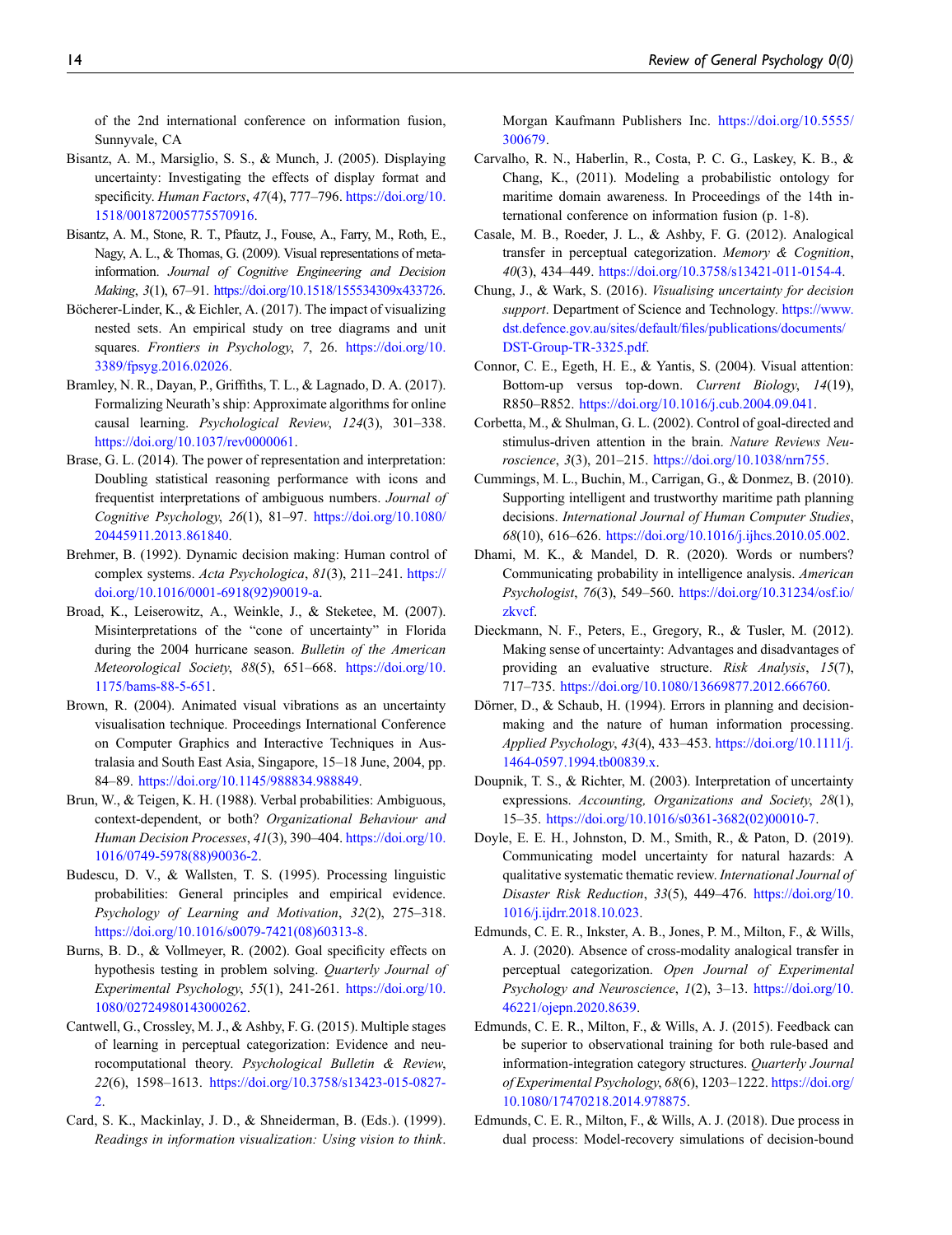strategy analysis in category learning. Cognitive Science, 42(Suppl 3), 833–860. [https://doi.org/10.1111/cogs.12607.](https://doi.org/10.1111/cogs.12607)

- <span id="page-14-4"></span>Edmunds, C. E. R., & Wills, A. J. (2016). Modeling category learning using a dual system approach: A simulation of Shepard, Hovland and Jenkins (1961) by COVIS. Proceedings of 38th Annual Conference of the Cognitive Science Society, Philadelphia, PA, 10–13 August, 2016
- <span id="page-14-5"></span>Edmunds, C. E. R., Wills, A. J., & Milton, F. (2016). Memory for exemplars in category learning. Proceedings of the 38th Annual Conference of the Cognitive Science Society, Philadelphia, PA, 10–13 August, 2016, pp. 2243–2248.
- <span id="page-14-6"></span>Edmunds, C. E. R., Wills, A. J., & Milton, F. (2019). Initial training with difficult items does not facilitate category learning. Quarterly Journal of Experimental Psychology, 72(2), 151–167. [https://doi.org/10.1080/17470218.2017.1370477.](https://doi.org/10.1080/17470218.2017.1370477)
- <span id="page-14-16"></span>Fabrikant, S. I., Hespanha, S. R., & Hegarty, M. (2010). Cognitively inspired and perceptually salient graphic displays for efficient spatial inference making. Annals of the Association of American Geographers, 100(1), 13–29. [https://doi.org/10.1080/](https://doi.org/10.1080/00045600903362378) [00045600903362378.](https://doi.org/10.1080/00045600903362378)
- <span id="page-14-3"></span>Finger, R., & Bisantz, A. M. (2002). Utilizing graphical formats to convey uncertainty in a decision-making task. Theoretical Issues in Ergonomics Science, 3(1), 1–25. [https://doi.org/10.](https://doi.org/10.1080/14639220110110324) [1080/14639220110110324.](https://doi.org/10.1080/14639220110110324)
- <span id="page-14-13"></span>Friederichs, H., Ligges, S., & Weissenstein, A. (2014). Using tree diagrams without numerical values in addition to relative numbers improves students' numeracy skills. Medical Decision Making, 34(2), 253–257. [https://doi.org/10.1177/0272989x13504499.](https://doi.org/10.1177/0272989x13504499)
- <span id="page-14-24"></span>Frühling, S. (2014). Defence planning and uncertainty. Routledge. [https://doi.org/10.4324/9781315818764.](https://doi.org/10.4324/9781315818764)
- <span id="page-14-14"></span>Gigerenzer, G., Hertwig, R., van den Broek, E., Fasolo, B., & Katsikopoulos, K. V. (2005). "A 30tomorrow": How does the public understand probabilistic weather forecasts? Risk Analysis, 25(3), 623–629. [https://doi.org/10.1111/j.1539-6924.](https://doi.org/10.1111/j.1539-6924.2005.00608.x) [2005.00608.x](https://doi.org/10.1111/j.1539-6924.2005.00608.x).
- <span id="page-14-0"></span>Goodwin, G. F., Blacksmith, N., & Coats, M. R. (2018). The science of teams in the military: Contributions from over 60 years of research. American Psychologist, 73(4), 322–333. [https://doi.](https://doi.org/10.1037/amp0000259) [org/10.1037/amp0000259](https://doi.org/10.1037/amp0000259).
- <span id="page-14-20"></span>Griethe, S. H. H. (2006). The visualization and of uncertain and data: Methods and problems. Simvis.
- <span id="page-14-9"></span>Grinband, J., Hirsch, J., & Ferrera, V. P. (2006). A neural representation of categorization uncertainty in the human brain. Neuron, 49(5), 757–763. [https://doi.org/10.1016/j.neuron.](https://doi.org/10.1016/j.neuron.2006.01.032) [2006.01.032](https://doi.org/10.1016/j.neuron.2006.01.032).
- <span id="page-14-26"></span>Haider, H., & Frensch, P. A. (1996). The role of information reduction in skill acquisition. Cognitive Psychology, 30(3), 304–337. [https://doi.org/10.1006/cogp.1996.0009.](https://doi.org/10.1006/cogp.1996.0009)
- <span id="page-14-18"></span>Haider, H., & Frensch, P. A. (1999). Eye movement during skill acquisition: More evidence for the information-reduction hypothesis. Journal of Experimental Psychology: Learning, Memory, and Cognition, 25(1), 172-190. [https://doi.org/10.](https://doi.org/10.1037/0278-7393.25.1.172) [1037/0278-7393.25.1.172](https://doi.org/10.1037/0278-7393.25.1.172).
- <span id="page-14-2"></span>Hammond, M. (2006). The implications of self-reporting systems for maritime domain awareness. Defence Research and Development.
- <span id="page-14-25"></span>Hänninen, M., Banda, O. A. V., & Kujala, P. (2014). Bayesian network model of maritime safety management. Expert Systems with Applications, 41(17), 7837–7846. [https://doi.org/10.1016/](https://doi.org/10.1016/j.eswa.2014.06.029) [j.eswa.2014.06.029.](https://doi.org/10.1016/j.eswa.2014.06.029)
- <span id="page-14-17"></span>Haroz, S., & Whitney, D. (2012). How capacity limits of attention influence information visualization effectiveness. IEEE Transactions on Visualization and Computer Graphics, 18(12), 2402–2410. [https://doi.org/10.1109/tvcg.2012.233.](https://doi.org/10.1109/tvcg.2012.233)
- <span id="page-14-27"></span>Harris, A. J. L., Corner, A., Xu, J., & Du, X. (2013). Lost in translation? Interpretations of the probability phrases used by the intergovernmental panel on climate change in china and the UK. Climatic Change, 121(2), 415–425. [https://doi.org/10.](https://doi.org/10.1007/s10584-013-0975-1) [1007/s10584-013-0975-1.](https://doi.org/10.1007/s10584-013-0975-1)
- <span id="page-14-19"></span>He, G. (2009). English and Chinese cultural connotation of color words in comparison. Asian Social Science, 5(7), 160–163. <https://doi.org/10.5539/ass.v5n7p160>.
- <span id="page-14-22"></span>Hegarty, M., Canham, M. S., & Fabrikant, S. I. (2010). Thinking about the weather: How display salience and knowledge affect performance in a graphic inference task. Journal of Experimental Psychology: Learning, Memory, and Cognition, 36(7), 37–53. <https://doi.org/10.1037/a0017683>.
- <span id="page-14-21"></span>Hegarty, M., Friedman, A., Boone, A. P., & Barrett, T. J. (2016). Where are you? The effect of uncertainty and its visual representation on location judgments in GPS-like displays. Journal of Experimental Psychology: Applied, 22(4), 381–392. <https://doi.org/10.1037/xap0000103>.
- <span id="page-14-12"></span>Hegarty, M., & Steinhoff, K. (1997). Individual differences in use of diagrams as external memory in mechanical reasoning. Learning and Individual Differences, 9(1), 19-42. [https://doi.](https://doi.org/10.1016/s1041-6080(97)90018-2) [org/10.1016/s1041-6080\(97\)90018-2.](https://doi.org/10.1016/s1041-6080(97)90018-2)
- <span id="page-14-8"></span>Helie, S., Ell, S. W., Filoteo, J. V., & Maddox, W. T. (2015). Criterion learning in rule-based categorization: Simulation of neural mechanism and new data. Brain and Cognition, 95, 19–34. [https://doi.org/10.1016/j.bandc.2015.01.009.](https://doi.org/10.1016/j.bandc.2015.01.009)
- <span id="page-14-1"></span>Holmes, R. (Ed.). (2001). The Oxford companion to military history. Oxford University Press. [https://doi.org/10.1093/](https://doi.org/10.1093/acref/9780198606963.001.0001) [acref/9780198606963.001.0001](https://doi.org/10.1093/acref/9780198606963.001.0001).
- <span id="page-14-23"></span>Holt, D. V., & Osman, M. (2017). Approaches to cognitive modeling in dynamic systems control. Frontiers in Psychology, 8, 2032. [https://doi.org/10.3389/fpsyg.2017.02032.](https://doi.org/10.3389/fpsyg.2017.02032)
- <span id="page-14-11"></span>Hope, S., & Hunter, G. J. (2007). Testing the effects of positional uncertainty on spatial decision-making. International Journal of Geographical Information Science, 21(6), 645–665. [https://](https://doi.org/10.1080/13658810601073273) [doi.org/10.1080/13658810601073273.](https://doi.org/10.1080/13658810601073273)
- <span id="page-14-7"></span>Irandoust, H., Benaskeur, A., Kabanza, F., & Bellefeuille, P. (2010). A mixed-initiative advisory system for threat evaluation. Proceedings of the 15th international command and control research and technology symposium: The evolution of c2, Santa Monica, CA, 22–24 June, 2010. (Vol. 2, p. 2-20).
- <span id="page-14-15"></span>Jänicke, H., & Chen, M. (2010). A salience-based quality metric for visualization. Eurographics/IEEE-VGTC Symposium on Visualization 2010, 29(3), 1183-1192. [https://doi.org/10.1111/j.](https://doi.org/10.1111/j.1467-8659.2009.01667.x) [1467-8659.2009.01667.x.](https://doi.org/10.1111/j.1467-8659.2009.01667.x)
- <span id="page-14-10"></span>John, M. S., Callan, J., Proctor, S., & Holste, S. T. (2000). Tactical decision-making under uncertainty: Experiments i and ii.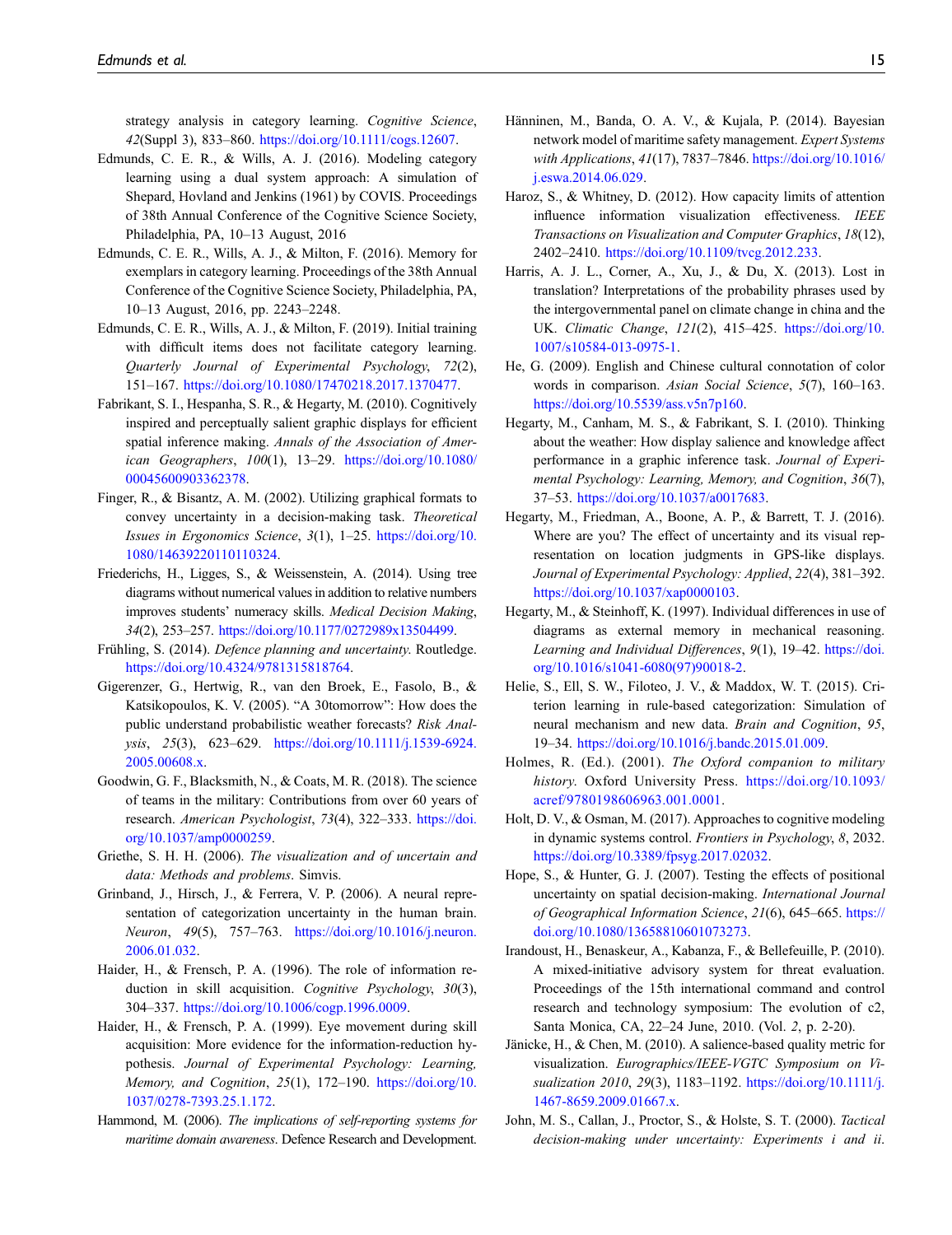(Tech. Rep.). SPAWAR Space and Naval Warfare Systems Center. <https://doi.org/10.21236/ada378170>.

- <span id="page-15-26"></span>Joslyn, S. L., & Grounds, M. A. (2015). The use of uncertainty forecasts in complex decision tasks and various weather conditions. Journal of Experimental Psychology: Applied, 21(4), 407–417. <https://doi.org/10.1037/xap0000064>.
- <span id="page-15-14"></span>Joslyn, S., & Savelli, S. (2010). Communicating forecast uncertainty: Public perception of weather forecast uncertainty. Meteorological Applications, 17(2), 180–195. [https://doi.org/](https://doi.org/10.1002/met.190) [10.1002/met.190.](https://doi.org/10.1002/met.190)
- <span id="page-15-7"></span>Joslyn, S., Savelli, S., & Nadav-Greenberg, L. (2011). Reducing probabilistic weather forecasts to the worst-case scenario: Anchoring effects. Journal of Experimental Psychology: Applied, 17(4), 342–353. <https://doi.org/10.1037/a0025901>.
- <span id="page-15-15"></span>Juanchich, M., & Sirota, M. (2016). How to improve people's interpretation of probabilities of precipitation. Journal of Risk Research, 19(3), 388-404. [https://doi.org/10.1080/13669877.](https://doi.org/10.1080/13669877.2014.983945) [2014.983945](https://doi.org/10.1080/13669877.2014.983945).
- <span id="page-15-24"></span>Kaempf, G. L., Wolf, S., & Miller, T. E. (1993). Decision making in the aegis combat information center In Proceedings of the human factors and ergonomics society annual meeting (37, pp. 1107–1111). SAGE Publications. [https://doi.org/10.1177/](https://doi.org/10.1177/154193129303701615) [154193129303701615.](https://doi.org/10.1177/154193129303701615)16
- <span id="page-15-6"></span><span id="page-15-3"></span>Kahneman, D. (2011). Thinking, fast and slow. Macmillan.
- Kemler Nelson, D. G. (1984). The effect of intention on what concepts are acquired. Journal of Verbal Learning and Verbal Behavior, 23(6), 734–759. [https://doi.org/10.1016/s0022-](https://doi.org/10.1016/s0022-5371(84)90442-0) [5371\(84\)90442-0.](https://doi.org/10.1016/s0022-5371(84)90442-0)
- <span id="page-15-20"></span>Kerstholt, J. (1996). The effect of information costs on strategy selection in dynamic tasks. Acta Psychologica, 94(3), 273–290. [https://doi.org/10.1016/s0001-6918\(96\)00011-x](https://doi.org/10.1016/s0001-6918(96)00011-x).
- <span id="page-15-21"></span>Kerstholt, J. H., & Raaijmakers, J. G. W. (1997). Decision making in dynamic task environments. In R. Ranyard, W. Crozier, & O. Svenson (Eds.), Decision making: Cognitive models and explanations. Routledge.
- <span id="page-15-8"></span>King, A. (2006). The word of command. Armed Forces & Society, 32(4), 493–512. <https://doi.org/10.1177/0095327x05283041>.
- <span id="page-15-10"></span>Kinkeldey, C., MacEachren, A. M., Riveiro, M., & Schiewe, J. (2017). Evaluating the effect of visually represented geodata uncertainty on decision-making: Systematic review, lessons learned, and recommendations. Cartography and Geographic Information Science, 44(1), 1–21. [https://doi.org/10.1080/](https://doi.org/10.1080/15230406.2015.1089792) [15230406.2015.1089792.](https://doi.org/10.1080/15230406.2015.1089792)
- <span id="page-15-9"></span>Kinkeldey, C., MacEachren, A. M., & Schiewe, J. (2014). How to assess visual communication of uncertainty? A systematic review of geospatial uncertainty visualisation user studies. The Cartographic Journal, 51(4), 372–386. [https://doi.org/10.](https://doi.org/10.1179/1743277414y.0000000099) [1179/1743277414y.0000000099.](https://doi.org/10.1179/1743277414y.0000000099)
- <span id="page-15-13"></span>Kirschenbaum, S. S., & Arruda, J. E. (1994). Effects of graphic and verbal probability information on command decision making. Human Factors, 36(3), 406-418. [https://doi.org/10.1177/](https://doi.org/10.1177/001872089403600302) [001872089403600302](https://doi.org/10.1177/001872089403600302).
- <span id="page-15-12"></span>Kirschenbaum, S. S., Trafton, J. G., Schunn, C. D., & Trickett, S. B. (2014). Visualizing uncertainty: The impact on performance.

Human Factors, 56(3), 509–520. [https://doi.org/10.1177/](https://doi.org/10.1177/0018720813498093) [0018720813498093](https://doi.org/10.1177/0018720813498093).

- <span id="page-15-22"></span>Kluger, A. N., & DeNisi, A. (1996). The effects of feedback interventions on performance: A historical review, a metaanalysis, and a preliminary feedback intervention theory. Psychological Review, 119(2), 254–284. [https://doi.org/10.](https://doi.org/10.1037/0033-2909.119.2.254) [1037/0033-2909.119.2.254.](https://doi.org/10.1037/0033-2909.119.2.254)
- <span id="page-15-0"></span>Kobus, D. A., Proctor, S., & Holste, S. (2001). Effects of experience and uncertainty during dynamic decision making. Proceedings of the IEA 2000/hfes 2000 Congress, 28(5), 275–290. [https://](https://doi.org/10.1016/s0169-8141(01)00022-1) [doi.org/10.1016/s0169-8141\(01\)00022-1.](https://doi.org/10.1016/s0169-8141(01)00022-1)
- <span id="page-15-11"></span>Kolbeinsson, A., Falkman, G., & Lindblom, J. (2015). Showing uncertainty in aircraft cockpits using icons. Procedia Manufacturing, 3(5), 2905–2912. [https://doi.org/10.1016/j.](https://doi.org/10.1016/j.promfg.2015.07.805) [promfg.2015.07.805.](https://doi.org/10.1016/j.promfg.2015.07.805)
- <span id="page-15-1"></span>Kurtz, K. J. (2015). Human category learning: Toward a broader explanatory account. In B. H. Ross (Ed.), Psychology of learning and motivation (63, pp. 77-114). Elsevier. [https://doi.](https://doi.org/10.1016/bs.plm.2015.03.001) [org/10.1016/bs.plm.2015.03.001](https://doi.org/10.1016/bs.plm.2015.03.001).
- <span id="page-15-25"></span>Laskey, K. B., Haberlin, R., Carvalho, R. N., & da Costa, P. C. G. (2011). PR-OWL 2 case study: A maritime domain probabilistic ontology. Proceedings of the Sixth International Conference on Semantic Technologies for Intelligence, Defense, and Security, Fairfax, VA, 16–17 November, 2011. (pp. 76–83).
- <span id="page-15-5"></span>Le Pelley, M. E., Mitchell, C. J., Beesley, T., George, D. N., & Wills, A. J. (2016). Attention and associative learning in humans: An integrative review. Psychological Bulletin, 142(10), 1111–1140. [https://doi.org/10.1037/bul0000064.](https://doi.org/10.1037/bul0000064)
- <span id="page-15-23"></span>Le Pelley, M. E. L., Newell, B. R., & Nosofsky, R. M. (2019). Deferred feedback does not dissociate implicit and explicit category-learning systems: Commentary on smith et al. (2014). Psychological Science, 30(9), 1403–1409. [https://doi.org/10.](https://doi.org/10.1177/0956797619841264) [1177/0956797619841264](https://doi.org/10.1177/0956797619841264).
- <span id="page-15-2"></span>Liebhaber, M. J., & Feher, B. A. (2002). Surface warfare threat assessment: Requirements definition. (Tech. Rep.). SPAWAR Systems Center San Diego. [https://doi.org/10.21236/ada406337.](https://doi.org/10.21236/ada406337)
- <span id="page-15-4"></span>Liebhaber, M. J., Kobus, D. A., & Smith, C. A. P. (2000). Empirical investigation of air threat assessment. (Tech. Rep.). Pacific Science and Engineering Group.
- <span id="page-15-18"></span>Lipshitz, R., & Strauss, O. (1997). Coping with uncertainty: A naturalistic decision-making analysis. Organizational Behavior and Human Decision Processes, 69(2), 149–163. [https://doi.](https://doi.org/10.1006/obhd.1997.2679) [org/10.1006/obhd.1997.2679.](https://doi.org/10.1006/obhd.1997.2679)
- <span id="page-15-19"></span>Locke, E. A., & Latham, G. P. (2006). New directions in goal-setting theory. Current Directions in Psychological Science, 15(5), 265–268. <https://doi.org/10.1111/j.1467-8721.2006.00449.x>.
- <span id="page-15-17"></span>Loucks, D. P. (2003). Quantifying and communicating model uncertainty for decision-making in the everglades. In Y. Y. Haimes, D. A. Moser, & E. Z. Stackhiv (Eds.), Risk-based decision making in water resources  $x$  (pp. 40–58). American Society of Civil Engineers. [https://doi.org/10.1061/40694\(2003\)4](https://doi.org/10.1061/40694(2003)4).
- <span id="page-15-16"></span>Lundström, C., Ljung, P., Persson, A., & Ynnerman, A. (2007). Uncertainty visualization in medical volume rendering using probabilistic animation. IEEE Transactions on Visualization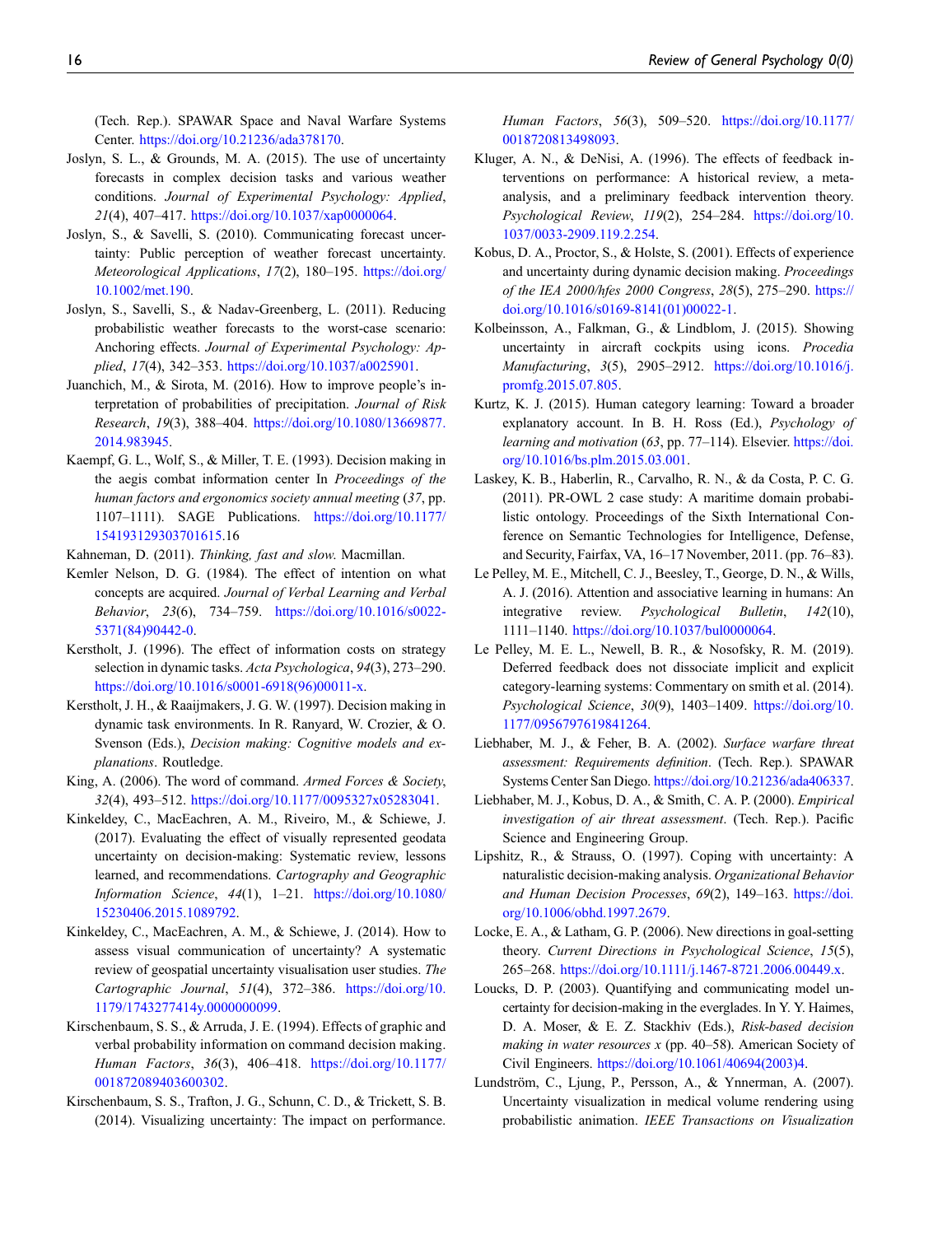and Computer Graphics, 13(6), 1648–1655. [https://doi.org/10.](https://doi.org/10.1109/TVCG.2007.70518) [1109/TVCG.2007.70518.](https://doi.org/10.1109/TVCG.2007.70518)

- <span id="page-16-14"></span>MacEachren, A. M., Robinson, A., Hopper, S., Gardner, S., Murray, R., Gahegan, M., & Hetzler, E. (2005). Visualizing geospatial information uncertainty: What we know and what we need to know. Cartography and Geographic Information Science, 32(3), 139–160. <https://doi.org/10.1559/1523040054738936>.
- <span id="page-16-1"></span>Matthews, M. L., Rehak, L., Lapinski, A.-L. S., & McFadden, S. (2009). Improving the maritime surface picture with a visualization aid to provide rapid situation awareness of information uncertainty. 2009 IEEE Toronto International Conference Science and Technology for Humanity, Toronto, Canada, 26–27 September, 2009, pp. 533–538. [https://doi.org/](https://doi.org/10.1109/tic-sth.2009.5444441) [10.1109/tic-sth.2009.5444441.](https://doi.org/10.1109/tic-sth.2009.5444441)
- <span id="page-16-6"></span>McCloskey, M. J. (1996). An analysis of uncertainty in the marine corps. Proceedings of the Human Factors and Ergonomics Society Annual Meeting, 40(4), 194–198. [https://doi.org/10.](https://doi.org/10.1177/154193129604000411) [1177/154193129604000411](https://doi.org/10.1177/154193129604000411).
- <span id="page-16-8"></span>McDowell, M., & Jacobs, P. (2017). Meta-analysis of the effect of natural frequencies on Bayesian reasoning. Psychological Bulletin, 143(12), 1273–1312. <https://doi.org/10.1037/bul0000126>.
- <span id="page-16-27"></span>Meder, B., Mayrhofer, R., & Waldmann, M. R. (2014). Structure induction in diagnostic causal reasoning. Psychological Review, 121(3), 277–301. <https://doi.org/10.1037/a0035944>.
- <span id="page-16-10"></span>Micallef, L., Dragicevic, P., & Fekete, J.-D. (2012). Assessing the effect of visualizations on Bayesian reasoning through crowdsourcing. IEEE Transactions on Visualization and Computer Graphics (Proceedings Scientific Visualization/Information Visualization 2012), 18(12), 2536-2545. [https://doi.org/10.1109/](https://doi.org/10.1109/tvcg.2012.199) [tvcg.2012.199.](https://doi.org/10.1109/tvcg.2012.199)
- <span id="page-16-4"></span>Mishra, M., Sidoti, D., Ayala, D. F. M., Han, X., Avvari, G. V., Zhang, L., & Kleinman, D. L. (2015). Dynamic resource management and information integration for proactive decision support and planning. 2015 18th international conference on information fusion (fusion), Online, 07 June, 2015–07 September, 2015
- <span id="page-16-9"></span>Molloy, K., Griffiths, T. D., Chait, M., & Lavie, N. (2015). Inattentional deafness: Visual load leads to time-specific suppression of auditory evoked responses. The Journal of Neuroscience, 35(49), 16046–16054. [https://doi.org/10.1523/](https://doi.org/10.1523/jneurosci.2931-15.2015) [jneurosci.2931-15.2015](https://doi.org/10.1523/jneurosci.2931-15.2015).
- <span id="page-16-11"></span>Morss, R. E., Demuth, J. L., & Lazo, J. K. (2008). Communicating uncertainty in weather forecasts: A survey of the U.S. public. Weather and Forecasting, 23(5), 974–991. [https://doi.org/10.](https://doi.org/10.1175/2008waf2007088.1) [1175/2008waf2007088.1](https://doi.org/10.1175/2008waf2007088.1).
- <span id="page-16-12"></span>Morss, R. E., Lazo, J. K., & Demuth, J. L. (2010). Examining the use of weather forecasts in decision scenarios: Results from a us survey with implications for uncertainty communication. Meteorological Applications, 17(2), 149–162. [https://doi.org/](https://doi.org/10.1002/met.196) [10.1002/met.196](https://doi.org/10.1002/met.196).
- <span id="page-16-26"></span>Murphy, T. (2010). Security challenges in the 21st century global commons. Yale Journal of International Affairs.
- <span id="page-16-13"></span>Murphy, A. H., Lichtenstein, S., Fischhoff, B., & Winkler, R. L. (1980). Misinterpretations of precipitation probability forecasts. Bulletin American Meteorological Society, 61(7),

695–701. [https://doi.org/10.1175/1520-0477\(1980\)061<0695:](https://doi.org/10.1175/1520-0477(1980)061<0695:moppf>2.0.co;2) [moppf>2.0.co;2](https://doi.org/10.1175/1520-0477(1980)061<0695:moppf>2.0.co;2).

- <span id="page-16-0"></span>NATO Joint Military Symbology. (2017). [Computer software manual].
- <span id="page-16-7"></span>Navarro, D. J., Perfors, A., & Vong, W. K. (2013). Learning timevarying categories. Memory & Cognition, 41(6), 917–927. [https://doi.org/10.3758/s13421-013-0309-6.](https://doi.org/10.3758/s13421-013-0309-6)
- <span id="page-16-3"></span>Newell, B. R., Dunn, J. C., & Kalish, M. (2011). Systems of category learning. In B. H. Ross (Ed.), The psychology of learning and motivation (pp. 167-215). Academic Press. [https://doi.org/10.](https://doi.org/10.1016/b978-0-12-385527-5.00006-1) [1016/b978-0-12-385527-5.00006-1.](https://doi.org/10.1016/b978-0-12-385527-5.00006-1)
- <span id="page-16-16"></span>Norman, D. A. (1988). The psychology of everyday things. Basic Books.
- <span id="page-16-2"></span>Nosofsky, R. M. (1986). Attention, similarity, and the identification– categorization relationship. Journal of Experimental Psychology: General, 115(1), 39–61. [https://doi.org/10.1037//0096-](https://doi.org/10.1037//0096-3445.115.1.39) [3445.115.1.39](https://doi.org/10.1037//0096-3445.115.1.39).
- <span id="page-16-5"></span>Nosofsky, R. M., Gluck, M. A., Palmeri, T. J., Mckinley, S. C., & Glauthier, P. (1994). Comparing modes of rule-based classification learning: A replication and extension of Shepard, Hovland, and Jenkins (1961). Memory & Cognition, 22(3), 352–369. <https://doi.org/10.3758/bf03200862>.
- <span id="page-16-15"></span>Oppenheimer, D. M., LeBoeuf, R. A., & Brewer, N. T. (2008). Anchors aweigh: A demonstration of cross-modality anchoring and magnitude priming. Cognition, 106(1), 13–26. [https://doi.](https://doi.org/10.1016/j.cognition.2006.12.008) [org/10.1016/j.cognition.2006.12.008](https://doi.org/10.1016/j.cognition.2006.12.008).
- <span id="page-16-20"></span>Osman, M. (2008a). Observation can be as effective as action in problem solving. Cognitive Science, 32(1), 162-183. [https://](https://doi.org/10.1080/03640210701703683) [doi.org/10.1080/03640210701703683.](https://doi.org/10.1080/03640210701703683)
- <span id="page-16-22"></span>Osman, M. (2008b). Positive transfer and negative transfer/ antilearning of problem-solving skills. Journal of Experimental Psychology: General, 137(1), 97-115. [https://doi.org/](https://doi.org/10.1037/0096-3445.137.1.97) [10.1037/0096-3445.137.1.97](https://doi.org/10.1037/0096-3445.137.1.97).
- <span id="page-16-23"></span>Osman, M. (2008c). Seeing is as good as doing. The Journal of Problem Solving, 2(1), 29–40. [https://doi.org/10.7771/1932-](https://doi.org/10.7771/1932-6246.1029) [6246.1029](https://doi.org/10.7771/1932-6246.1029).
- <span id="page-16-17"></span>Osman, M. (2010). Controlling uncertainty: A review of human behavior in complex dynamic environments. Psychological Bulletin, 136(1), 65–86. <https://doi.org/10.1037/a0017815>.
- <span id="page-16-18"></span>Osman, M. (2011). Controlling uncertainty: Decision making and learning in complex worlds. John Wiley & Sons. [https://doi.](https://doi.org/10.1002/9781444328226) [org/10.1002/9781444328226](https://doi.org/10.1002/9781444328226).
- <span id="page-16-24"></span>Osman, M. (2012a). The effects of self set or externally set goals on learning in an uncertain environment. Learning and Individual Differences, 22(5), 575–584. [https://doi.org/10.1016/j.lindif.](https://doi.org/10.1016/j.lindif.2011.09.012) [2011.09.012.](https://doi.org/10.1016/j.lindif.2011.09.012)
- <span id="page-16-21"></span>Osman, M. (2012b). The role of reward in dynamic decision making. Frontiers in Neuroscience, 6(1), 35. [https://doi.org/10.3389/](https://doi.org/10.3389/fnins.2012.00035) [fnins.2012.00035.](https://doi.org/10.3389/fnins.2012.00035)
- <span id="page-16-19"></span>Osman, M., Glass, B. D., Hola, Z., & Stollewerk, S. (2017). Reward and feedback in the control over dynamic events. Psychology, 08(07), 1063-1089. [https://doi.org/10.4236/psych.2017.](https://doi.org/10.4236/psych.2017.87070) [87070.](https://doi.org/10.4236/psych.2017.87070)
- <span id="page-16-25"></span>Osman, M., & Speekenbrink, M. (2011). Cue utilization and strategy application in stable and unstable dynamic environments.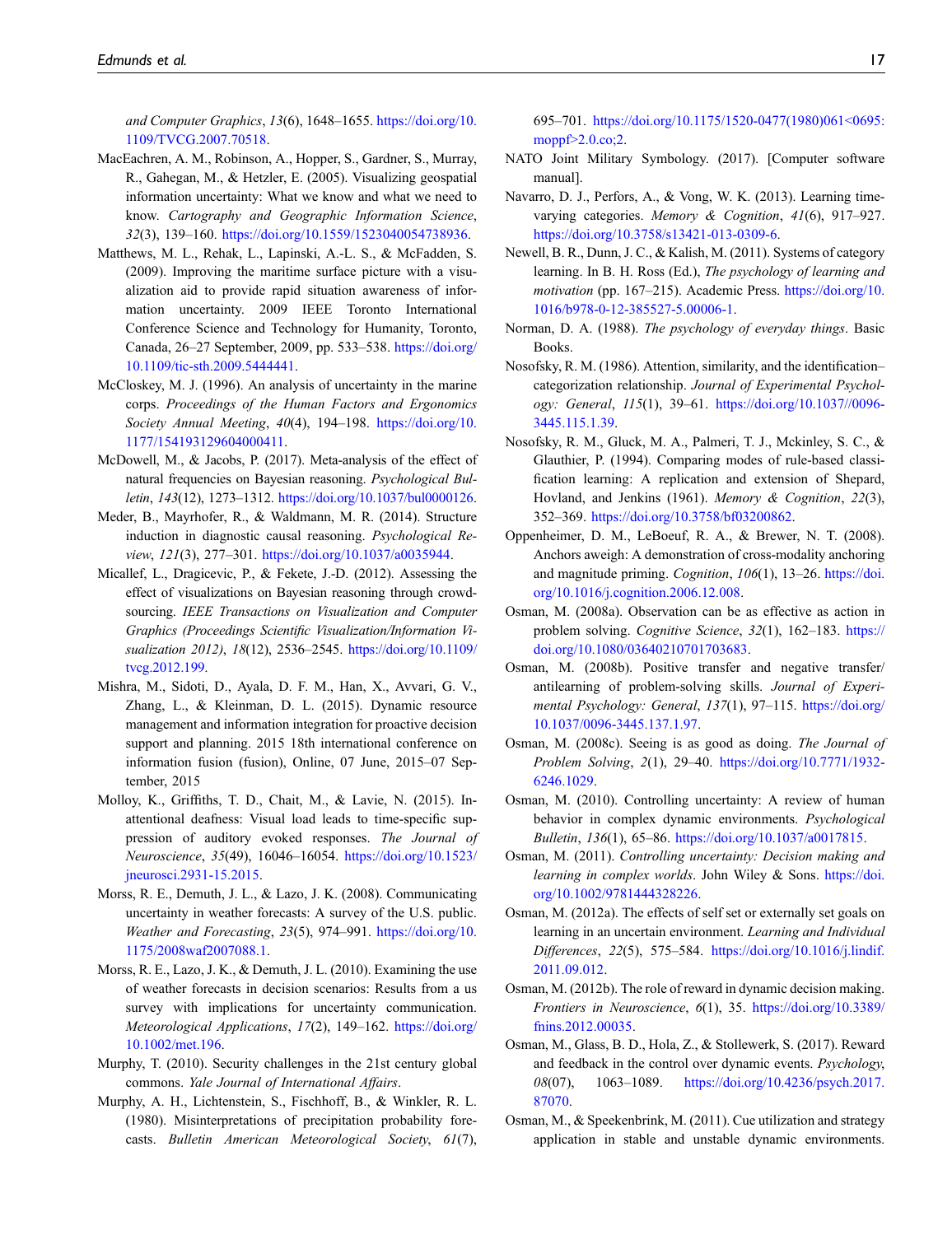Cognitive Systems Research, 12(3–4), 355–364. [https://doi.org/](https://doi.org/10.1016/j.cogsys.2010.12.004) [10.1016/j.cogsys.2010.12.004.](https://doi.org/10.1016/j.cogsys.2010.12.004)

- <span id="page-17-26"></span>Osman, M., & Speekenbrink, M (2012). Prediction and control in a dynamic environment. Frontiers in Psychology, 3(2), 1–12. [https://doi.org/10.3389/fpsyg.2012.00068.](https://doi.org/10.3389/fpsyg.2012.00068)
- <span id="page-17-15"></span>Padilla, L. M. (2018). A case for cognitive models in visualization research: Position paper. 2018 IEEE Evaluation and Beyond - Methodological Approaches for Visualization, Berlin, Germany, 21 October, 2018. [https://doi.org/10.1109/beliv.2018.](https://doi.org/10.1109/beliv.2018.8634267) [8634267](https://doi.org/10.1109/beliv.2018.8634267).
- <span id="page-17-17"></span>Pang, A. T., Wittenbrink, C. M., & Lodha, S. K. (1997). Approaches to uncertainty visualization. *Visual Computer*, 13(8), 370–390. [https://doi.org/10.1007/s003710050111.](https://doi.org/10.1007/s003710050111)
- <span id="page-17-27"></span>Parpart, P., Schulz, E., Speekenbrink, M., & Love, B. C. (2015). Active learning as a means to distinguish among prominent decision strategies. Proceedings of the Cognitive Science Society, Pasadena, CA, 22–25 July, 2015
- <span id="page-17-16"></span>Petersen, S. E., & Posner, M. I. (2012). The attention system of the human brain: 20 years after. Annual Review of Neuroscience, 35(1), 73–89. [https://doi.org/10.1146/annurev-neuro-062111-](https://doi.org/10.1146/annurev-neuro-062111-150525) [150525.](https://doi.org/10.1146/annurev-neuro-062111-150525)
- <span id="page-17-24"></span>Phansalkar, S., Edworthy, J., Hellier, E., Seger, D. L., Schedlbauer, A., Avery, A. J., & Bates, D. W. (2010). A review of human factors principles for the design and implementation of medication safety alerts in clinical information systems. Journal of the American Medical Informatics Association, 17(5), 493–501. <https://doi.org/10.1136/jamia.2010.005264>.
- <span id="page-17-21"></span>Pilato, G., Augello, A., Missikoff, M., & Taglino, F. (2012). Integration of ontologies and Bayesian networks for maritime situation awareness. 2012 IEEE Sixth International Conference on Semantic Computing, Palermo, Italy, 19–21 September, 2012. [https://doi.org/10.1109/icsc.2012.25.](https://doi.org/10.1109/icsc.2012.25)
- <span id="page-17-9"></span>Pizer, W. A. (1999). The optimal choice of climate change policy in the presence of uncertainty. Resource and Energy Economics, 21(3– 4), 255–287. [https://doi.org/10.1016/s0928-7655\(99\)00005-6.](https://doi.org/10.1016/s0928-7655(99)00005-6)
- <span id="page-17-1"></span>Pothos, E. M., & Wills, A. J. (Eds.). (2011). Formal approaches in categorization. Cambridge University Press. [https://doi.org/10.](https://doi.org/10.1017/cbo9780511921322) [1017/cbo9780511921322](https://doi.org/10.1017/cbo9780511921322).
- <span id="page-17-6"></span>Potter, K., Rosen, P., & Johnson, C. R. (2012). Expanding the frontiers of visual analytics and visualization (pp. 226–249). Springer. [https://doi.org/10.1007/978-3-642-32677-6\\_15.](https://doi.org/10.1007/978-3-642-32677-6_15)
- <span id="page-17-23"></span>Rehder, B., & Hoffman, A. B. (2005a). Eyetracking and selective attention in category learning. Cognitive Psychology, 51(1), 1–41. <https://doi.org/10.1016/j.cogpsych.2004.11.001>.
- <span id="page-17-8"></span>Rehder, B., & Murphy, G. L. (2003). A knowledge-resonance (KRES) model of category learning. Psychonomic Bulletin & Review, 10(4), 759–784. <https://doi.org/10.3758/bf03196543>.
- <span id="page-17-18"></span>Riveiro, M., Helldin, T., Falkman, G., & Lebram, M. (2014). Effects of visualizing uncertainty on decision-making in a target identification scenario. Computers & Graphics, 41(1), 84–98. <https://doi.org/10.1016/j.cag.2014.02.006>.
- <span id="page-17-0"></span>Riveiro, M., Pallotta, G., & Vespe, M. (2018). Maritime anomaly detection: A review. Wiley. Interdisciplinary Reviews: Data Mining and Knowledge Discovery, 8(5), e1266. [https://doi.org/](https://doi.org/10.1002/widm.1266) [10.1002/widm.1266](https://doi.org/10.1002/widm.1266).
- <span id="page-17-14"></span>Ruginski, I. T., Boone, A. P., Padilla, L. M., Liu, L., Heydari, N., Kramer, H. S., Hegarty, M., Thompson, W. B., House, D. H., & Creem-Regehr, S. H. (2016). Non-expert interpretations of hurricane forecast uncertainty visualizations. Spatial Cognition & Computation, 16(2), 154–172. [https://doi.org/10.1080/](https://doi.org/10.1080/13875868.2015.1137577) [13875868.2015.1137577.](https://doi.org/10.1080/13875868.2015.1137577)
- <span id="page-17-25"></span>Ruthenbeck, G. S., & Reynolds, K. J. (2015). Virtual reality for medical training: The state-of-the-art. Journal of Simulation, 9(1), 16–26. [https://doi.org/10.1057/jos.2014.14.](https://doi.org/10.1057/jos.2014.14)
- <span id="page-17-7"></span>Schlegelmilch, R., & von Helversen, B. (2020). The influence of reward magnitude on stimulus memory and stimulus generalization in categorization decisions. Journal of Experimental Psychology: General, 149(10), 1823–1854. [https://doi.org/10.](https://doi.org/10.1037/xge0000747) [1037/xge0000747](https://doi.org/10.1037/xge0000747).
- <span id="page-17-5"></span>Shepard, R. N., Hovland, C. I., & Jenkins, H. M. (1961). Learning and memorization of classifications. Psychological Monographs: General and Applied, 75(13), 1–42. [https://doi.org/10.](https://doi.org/10.1037/h0093825) [1037/h0093825.](https://doi.org/10.1037/h0093825)
- <span id="page-17-4"></span>Simon, H. A. (1947). Administrative behavior (41, p. 1215). Macmillan. [https://doi.org/10.2307/1950596.](https://doi.org/10.2307/1950596)6
- <span id="page-17-13"></span>Sink, S. A. (1995). Determining the public's understanding of precipitation forecasts; Results of a survey. National Weather Digest.
- <span id="page-17-10"></span>Sirota, M., Kostovičová, L., & Juanchich, M. (2014). The effect of iconicity of visual displays on statistical reasoning: evidence in favour of the null hypothesis. Psychonomic Bulletin & Review, 21(4), 961–968. [https://doi.org/10.3758/](https://doi.org/10.3758/s13423-013-0555-4) [s13423-013-0555-4](https://doi.org/10.3758/s13423-013-0555-4).
- <span id="page-17-11"></span>Sirota, M., Kostovičová, L., & Vallée-Tourangeau, F. (2015). Now you bayes, now you don't: Effects of set-problem and frequency-format mental representations on statistical reasoning. Psychological Bulletin & Review, 22(5), 1465–1473. [https://doi.org/10.3758/s13423-015-0810-y.](https://doi.org/10.3758/s13423-015-0810-y)
- <span id="page-17-20"></span>Sloman, SA, & Lagnado, D (2015). Causality in thought. Annual Review of Psychology, 66(1), 223–247. [https://doi.org/10.1146/](https://doi.org/10.1146/annurev-psych-010814-015135) [annurev-psych-010814-015135.](https://doi.org/10.1146/annurev-psych-010814-015135)
- <span id="page-17-12"></span>Sloman, S. A., Over, D., Slovak, L., & Stibel, J. M. (2003). Frequency illusions and other fallacies. Organizational Behavior and Human Decision Processes, 91(2), 296–309. [https://doi.](https://doi.org/10.1016/s0749-5978(03)00021-9) [org/10.1016/s0749-5978\(03\)00021-9](https://doi.org/10.1016/s0749-5978(03)00021-9).
- <span id="page-17-19"></span>Smith, J. D., Boomer, J., Zakrzewski, A. C., Roeder, J. L., Church, B. A., & Ashby, F. G. (2014). Deferred feedback sharply dissociates implicit and explicit category learning. Psychological Science, 25(2), 447–457. [https://doi.org/10.1177/](https://doi.org/10.1177/0956797613509112) [0956797613509112](https://doi.org/10.1177/0956797613509112).
- <span id="page-17-3"></span>Smith, J. D., & Church, B. A. (2018). Dissociable learning processes in comparative psychology. Psychonomic Bulletin & Review, 25(5), 1565–1584. [https://doi.org/10.3758/s13423-](https://doi.org/10.3758/s13423-017-1353-1) [017-1353-1](https://doi.org/10.3758/s13423-017-1353-1).
- <span id="page-17-2"></span>Smith, J. D., & Kemler, D. G. (1984). Overall similarity in adults' classification: The child in all of us. Journal of Experimental Psychology: General, 113(1), 137–159. [https://doi.org/10.](https://doi.org/10.1037/0096-3445.113.1.137) [1037/0096-3445.113.1.137.](https://doi.org/10.1037/0096-3445.113.1.137)
- <span id="page-17-22"></span>Snidaro, L., Garcia, J., & Corchado, J. M. (2015). Context-based information fusion. Information Fusion, 21(1), 82–84. [https://](https://doi.org/10.1016/j.inffus.2014.02.001) [doi.org/10.1016/j.inffus.2014.02.001](https://doi.org/10.1016/j.inffus.2014.02.001).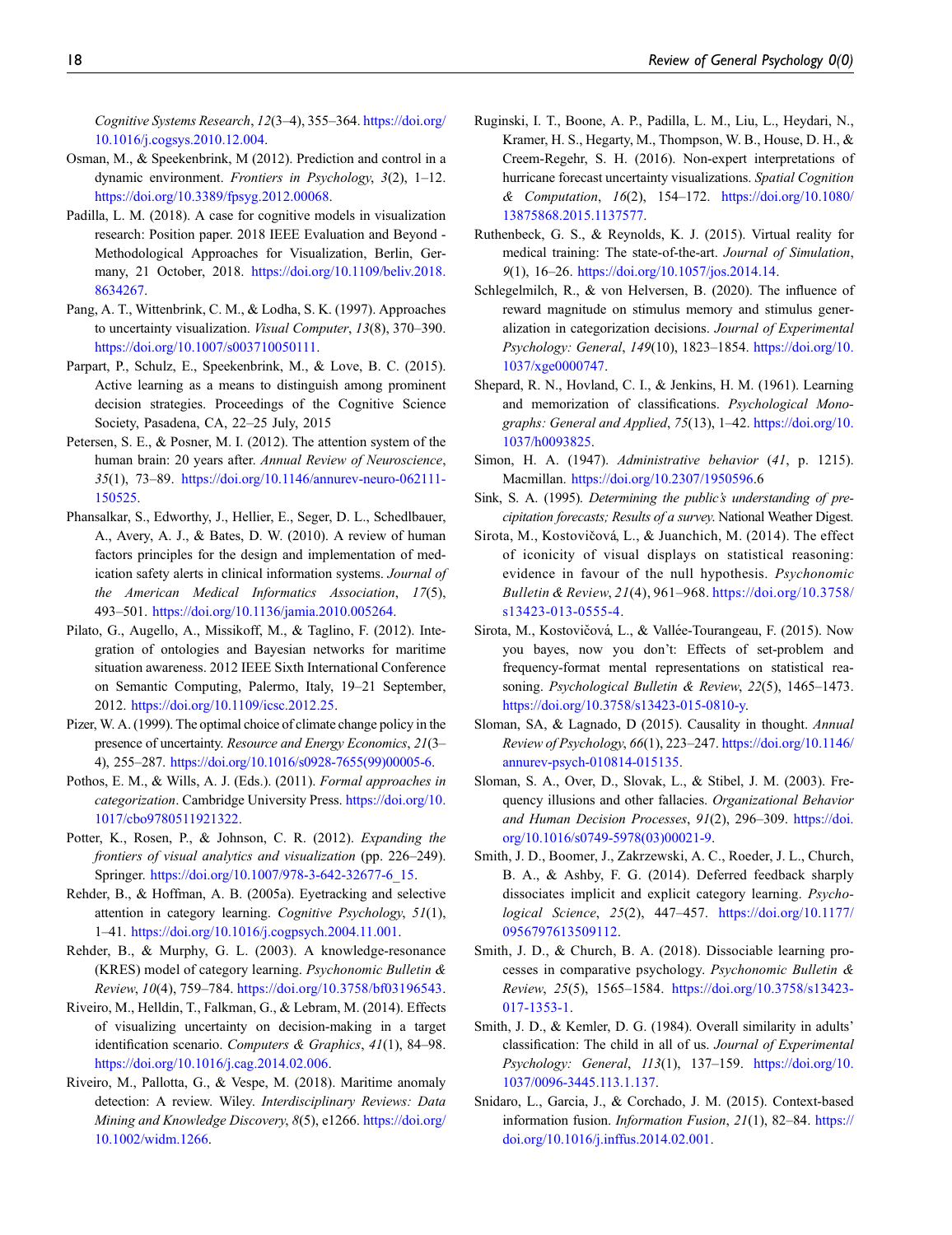- <span id="page-18-6"></span>Song, A. A., & Kleinman, D. L. (1994). A distributed simulation system for team decision-making. In Fifth annual conference on AI, and planning in high autonomy systems (pp. 129–135). IEEE. <https://doi.org/10.1109/aihas.1994.390491>.
- <span id="page-18-5"></span>Soto, F., & Ashby, F. G. (2019). Novel representations that support rule-based categorization are acquired on-the-fly during category learning. Psychological Research, 83(3), 544–566. [https://](https://doi.org/10.1007/s00426-019-01157-7) [doi.org/10.1007/s00426-019-01157-7.](https://doi.org/10.1007/s00426-019-01157-7)
- <span id="page-18-12"></span>Spiegelhalter, D., Pearson, M., & Short, I. (2011). Visualizing uncertainty about the future. Science, 333(6048), 1393–1400. <https://doi.org/10.1126/science.1191181>.
- <span id="page-18-13"></span>Starns, J. J., Cohen, A. L., Bosco, C., & Hirst, J. (2019). A visualization technique for Bayesian reasoning. Applied Cognitive Psychology, 33(2), 234–251. <https://doi.org/10.1002/acp.3470>.
- <span id="page-18-7"></span>Sunstein, C. R. (2002). Probability neglect: Emotions, worst cases, and law. The Yale Law Journal. [https://doi.org/10.2139/ssrn.](https://doi.org/10.2139/ssrn.292149) [292149.](https://doi.org/10.2139/ssrn.292149)
- <span id="page-18-8"></span>Sunstein, C. R. (2003). Terrorism and probability neglect. The Journal of Risk and Uncertainty, 26(2/3), 23–38. [https://doi.](https://doi.org/10.1007/978-1-4757-6787-2_2) [org/10.1007/978-1-4757-6787-2\\_2](https://doi.org/10.1007/978-1-4757-6787-2_2).
- <span id="page-18-26"></span>Svenson, P., Forsgren, R., Kylesten, B., Berggren, P., Wong Rong Fah, W. R., Choo, M. S., & Hann, J. K. Y. (2010). Swedish-Singapore studies of Bayesian modelling techniques for tactical intelligence analysis. In 2010 13th international conference on information fusion. IEEE. [https://doi.org/10.1109/icif.2010.](https://doi.org/10.1109/icif.2010.5711904) [5711904.](https://doi.org/10.1109/icif.2010.5711904)
- <span id="page-18-23"></span>Szeligowski, R. (2018). Cognifying the OODA loop: Improved maritime decision making. (Tech. Rep.). Gravely Naval Research Group, Naval War College Newport United States.
- <span id="page-18-9"></span>Theil, M. (2002). The role of translations of verbal into numerical probability expressions in risk management: A meta-analysis. Journal of Risk Research, 5(2), 177–186. [https://doi.org/10.](https://doi.org/10.1080/13669870110038179) [1080/13669870110038179.](https://doi.org/10.1080/13669870110038179)
- <span id="page-18-16"></span>Turner, B. M., & Schley, D. R. (2016). The anchor integration model: A descriptive model of anchoring effects. Cognitive Psychology, 90(2), 1–47. [https://doi.org/10.1016/j.cogpsych.](https://doi.org/10.1016/j.cogpsych.2016.07.003) [2016.07.003](https://doi.org/10.1016/j.cogpsych.2016.07.003).
- <span id="page-18-10"></span>Tversky, B., Corter, J., Yu, L., Mason, D., & Nickerson, J. (2011). Visualizing thought: Mapping category and continuum. Proceedings of the Annual Meeting of the Cognitive Science Society, 3(33), 499–535. [https://doi.org/10.1111/j.1756-8765.](https://doi.org/10.1111/j.1756-8765.2010.01113.x) [2010.01113.x](https://doi.org/10.1111/j.1756-8765.2010.01113.x).
- <span id="page-18-15"></span>Tversky, A., & Kahneman, D. (1973). Judgment under uncertainty: Heuristics and biases. Cambridge University Press. [https://doi.](https://doi.org/10.21236/ad0767426) [org/10.21236/ad0767426.](https://doi.org/10.21236/ad0767426)
- <span id="page-18-25"></span>van Westrenen, F., & Praetorius, G. (2014). Situation awareness and maritime traffic: Having awareness or being in control? Theoretical Issues in Ergonomics Science, 15(2), 161–180. [https://](https://doi.org/10.1080/1463922x.2012.698661) [doi.org/10.1080/1463922x.2012.698661](https://doi.org/10.1080/1463922x.2012.698661).
- <span id="page-18-17"></span>Vessey, I. (1991). Cognitive fit: A theory-based analysis of the graphs versus tables literature. Decision Sciences, 22(2), 219–240. <https://doi.org/10.1111/j.1540-5915.1991.tb00344.x>.
- <span id="page-18-18"></span>Vessey, I. (1994). The effect of information presentation on decision making: A cost-benefit analysis. Information Management, 27(2), 103–119. [https://doi.org/10.1016/0378-7206\(94\)90010-8](https://doi.org/10.1016/0378-7206(94)90010-8).
- <span id="page-18-19"></span>Vessey, I. (2006). The theory of cognitive fit: One aspect of a general theory of problem solving? In B. Shneiderman, P. Zhang, & D. Galletta (Eds.), Human computer interaction and management information systems: Foundations (advances in management series). Routledge.
- <span id="page-18-20"></span>Vessey, I., & Galletta, D. (1991). Cognitive fit: An empirical study of information acquisition. Information Systems Research, 2(1), 63–84. <https://doi.org/10.1287/isre.2.1.63>.
- <span id="page-18-24"></span>Vollmeyer, R., Burns, B. D., & Holyoak, K. J. (1996). The impact of goal specificity on strategy use and the acquisition of problem structure. Cognitive Science, 20(1), 75-100. [https://doi.org/10.](https://doi.org/10.1207/s15516709cog2001_3) [1207/s15516709cog2001\\_3.](https://doi.org/10.1207/s15516709cog2001_3)
- <span id="page-18-4"></span>Vong, W. K., Hendrickson, A. T., Navarro, D. J., & Perfors, A. (2019). Do additional features help or hurt category learning? The curse of dimensionality in human learners. Cognitive Science, 43(3), Article e12724. <https://doi.org/10.1111/cogs.12724>.
- <span id="page-18-1"></span>Ward, T. (1983). Response temp and separable-integral responding: Evidence for an integral-to-separable processing sequencing in visual perception. Journal of Experimental Psychology: Human Perception and Performance, 9(1), 103-112. [https://doi.](https://doi.org/10.1037//0096-1523.9.1.103) [org/10.1037//0096-1523.9.1.103](https://doi.org/10.1037//0096-1523.9.1.103).
- <span id="page-18-28"></span>Willems, S., Albers, C., & Smeets, I. (2020). Variability in the interpretation of probability phrases used in Dutch news articles a risk for miscommunicati, Journal of Science and Communication, 19(02), A03. [https://doi.org/10.22323/2.19020203.](https://doi.org/10.22323/2.19020203)
- <span id="page-18-3"></span>Wills, A. J., Edmunds, C. E. R., Le Pelley, M. E., Milton, F., Newell, B. R., Dwyer, D. M., & Shanks, D. R. (2019). Dissociable learning processes, associative theory, and testimonial reviews: A comment on Smith and Church (2018). Psychonomic Bulletin & Review, 26, 1988–1993. [https://doi.org/10.3758/](https://doi.org/10.3758/s13423-019-01644-3) [s13423-019-01644-3](https://doi.org/10.3758/s13423-019-01644-3).
- <span id="page-18-0"></span>Wills, A. J., Ellett, L., Milton, F., Croft, G., & Beesley, T. (2020). A dimensional summation account of polymorphous category learning. Learning & Behavior, 48(1), 66–83. [https://doi.org/](https://doi.org/10.3758/s13420-020-00409-6) [10.3758/s13420-020-00409-6.](https://doi.org/10.3758/s13420-020-00409-6)
- <span id="page-18-2"></span>Wills, A. J., Inkster, A. B., & Milton, F. (2015). Combination or differentiation? Two theories of processing order in classification. Cognitive Psychology, 80, 1–33. [https://doi.org/10.](https://doi.org/10.1016/j.cogpsych.2015.04.002) [1016/j.cogpsych.2015.04.002](https://doi.org/10.1016/j.cogpsych.2015.04.002).
- <span id="page-18-21"></span>Wogalter, M. S., Conzola, V. C., & Smith-Jackson, T. L. (2002). Research-based guidelines for warning design and evaluation. Applied Ergonomics, 33(3), 219–230. [https://doi.org/10.1016/](https://doi.org/10.1016/s0003-6870(02)00009-1) [s0003-6870\(02\)00009-1.](https://doi.org/10.1016/s0003-6870(02)00009-1)
- <span id="page-18-14"></span>Yamagishi, K. (2003). Facilitating normative judgments of conditional probability: Frequency or nested sets? Experimental Psychology, 50(2), 97–106. <https://doi.org/10.1026//1618-3169.50.2.97>.
- <span id="page-18-27"></span>Yang, Z. L., Wang, J., Bonsall, S., & Fang, Q. G. (2009). Use of fuzzy evidential reasoning in maritime security assessment. Risk Analysis: An International Journal, 29(1), 95–120. [https://](https://doi.org/10.1111/j.1539-6924.2008.01158.x) [doi.org/10.1111/j.1539-6924.2008.01158.x](https://doi.org/10.1111/j.1539-6924.2008.01158.x).
- <span id="page-18-22"></span>Yu, H. C. (2014). A cross-cultural analysis of symbolic meanings of color. Chang Gung Journal of Humanities and Social Sciences, 7(1), 49–74.
- <span id="page-18-11"></span>Zahner, D., & Corter, J. E. (2010). The process of probability problem solving: Use of external visual representations.